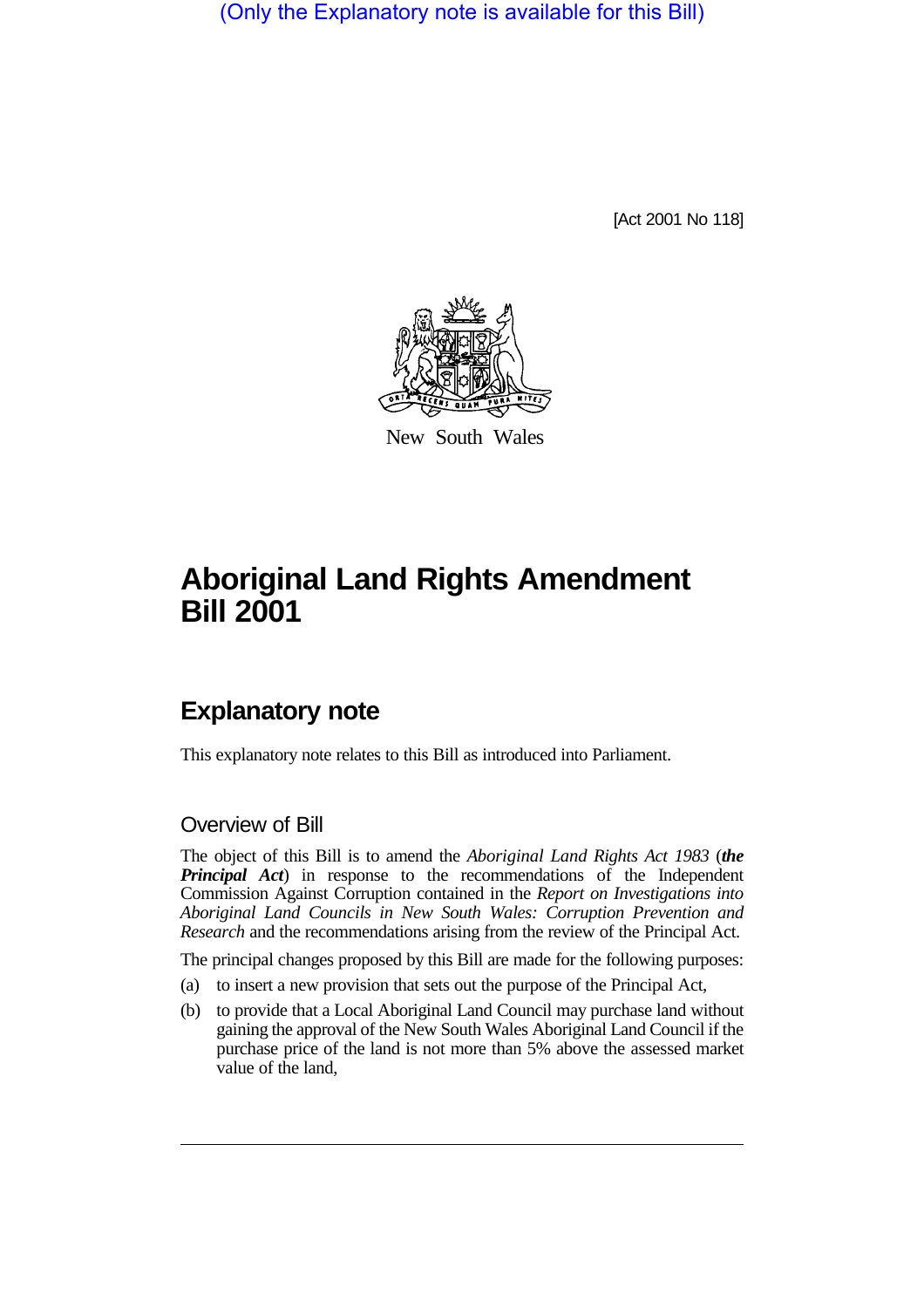Explanatory note

- (c) to provide that a Local Aboriginal Land Council may, without gaining the approval of the New South Wales Aboriginal Land Council, lease land vested in the Council for a period of less than 3 years,
- (d) to provide that exemptions of Aboriginal land from the payment of various local council and water rates and charges are to be made under the regulations,
- (e) to provide that Aboriginal Land Councils need not notify the Minister for Aboriginal Affairs of a proposed disposal of land,
- (f) to restructure the Principal Act to make the document more accessible to users,
- (g) to insert provisions that set out the objects of Local and Regional Aboriginal Land Councils and the New South Wales Aboriginal Land Council,
- (h) to revise the functions of Local and Regional Aboriginal Land Councils and the New South Wales Aboriginal Land Council,
- (i) to provide that new members of Local Aboriginal Land Councils be accepted by a meeting of the Council,
- (j) to provide that persons seeking to become members of Local Aboriginal Land Councils establish the basis of their entitlement to become such a member,
- (k) to provide that although an Aboriginal person may be a member of more than one Local Aboriginal Land Council, the person may be a voting member in relation to only one Council at any time,
- (l) to increase the maximum period of suspension of membership to a period of three years and clarify the consequences of such suspension,
- (m) to provide that Local Aboriginal Land Councils are annually to provide the New South Wales Aboriginal Land Council with updated membership rolls,
- (n) to provide that Chairpersons, Secretaries, Treasurers and Regional and Alternate Representatives of Local Aboriginal Land Councils are to serve a term of office of approximately two years,
- (o) to provide that a person is not qualified to stand and be elected to such a position unless the person is a voting member of the Local Aboriginal Land Council concerned,
- (p) to insert provisions that set out the role of officers of Local Aboriginal Land Councils and of members of the New South Wales Aboriginal Land Council (*councillors*),
- (q) to insert provisions to clarify how and when councillors and officers of Aboriginal Land Councils vacate office or are removed or disqualified from office (including provisions specifying that conviction for certain offences leads to disqualification from office for a period of 5 years),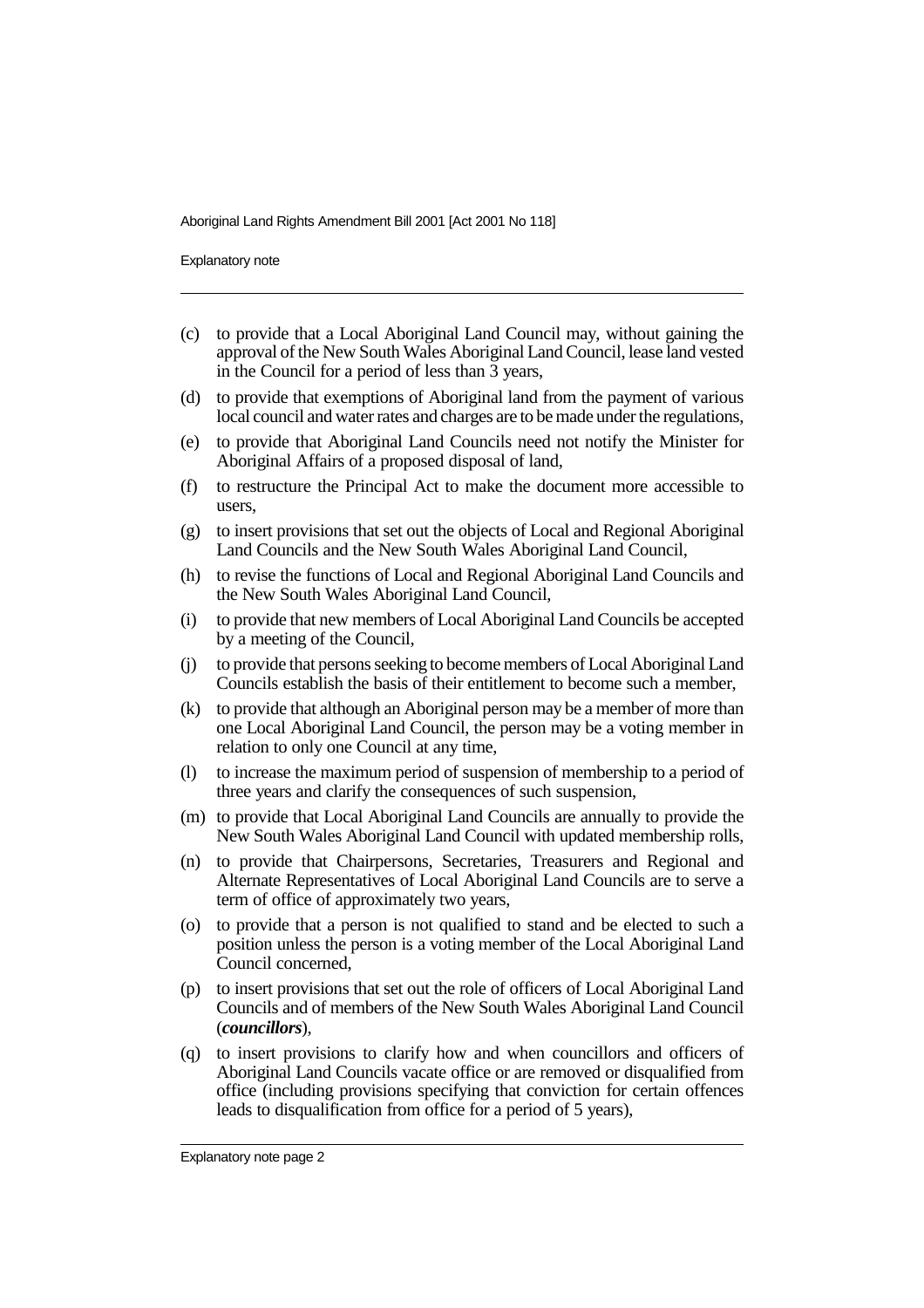Explanatory note

- (r) to provide that persons may apply to the Administrative Decisions Tribunal for an order declaring that a particular office of a Local or Regional Aboriginal Land Council or the New South Wales Aboriginal Land Council has become vacant,
- (s) to place provisions relating to the conduct and procedure of meetings of Local and Regional Aboriginal Land Councils and the New South Wales Aboriginal Land Council, that were formally in the regulations or in a schedule to the Principal Act, into the main body of the Principal Act,
- (t) to reduce the quorum for a meeting of the New South Wales Aboriginal Land Council from two-thirds to a majority of the councillors constituting the Council for the time being,
- (u) to insert provisions relating to the employment of staff and consultants by Local Aboriginal Land Councils or by the New South Wales Aboriginal Land Council (including provisions prohibiting the employment of certain persons and requiring employment decisions to be made on the basis of merit),
- (v) to clarify the power of Local Aboriginal Land Councils and the New South Wales Aboriginal Land Council to delegate their functions to other persons or bodies,
- (w) to provide the New South Wales Aboriginal Land Council with the following additional functions:
	- (i) to mediate, conciliate and arbitrate disputes relating to the operation of the Principal Act between Aboriginal Land Councils, between those Councils and individuals, or between individual members of those Councils and to refer such disputes to the Registrar or independent mediators, conciliators and arbitrators,
	- (ii) with the approval of the Minister, to make grants or lend money to a funeral benefits scheme established for the benefit of Aboriginal persons,
	- (iii) to compile and maintain a consolidated roll of all members of Local Aboriginal Land Councils,
	- (iv) to compile and maintain a register of all land held by Local Aboriginal Land Councils,
	- (v) to make prescribed information contained in the land register or consolidated membership roll that relates to a Local Aboriginal Land Council available on request to the members of that Local Aboriginal Land Council,
- (x) to provide for the appointment of a Chief Executive Officer of the New South Wales Aboriginal Land Council, and for that officer's functions,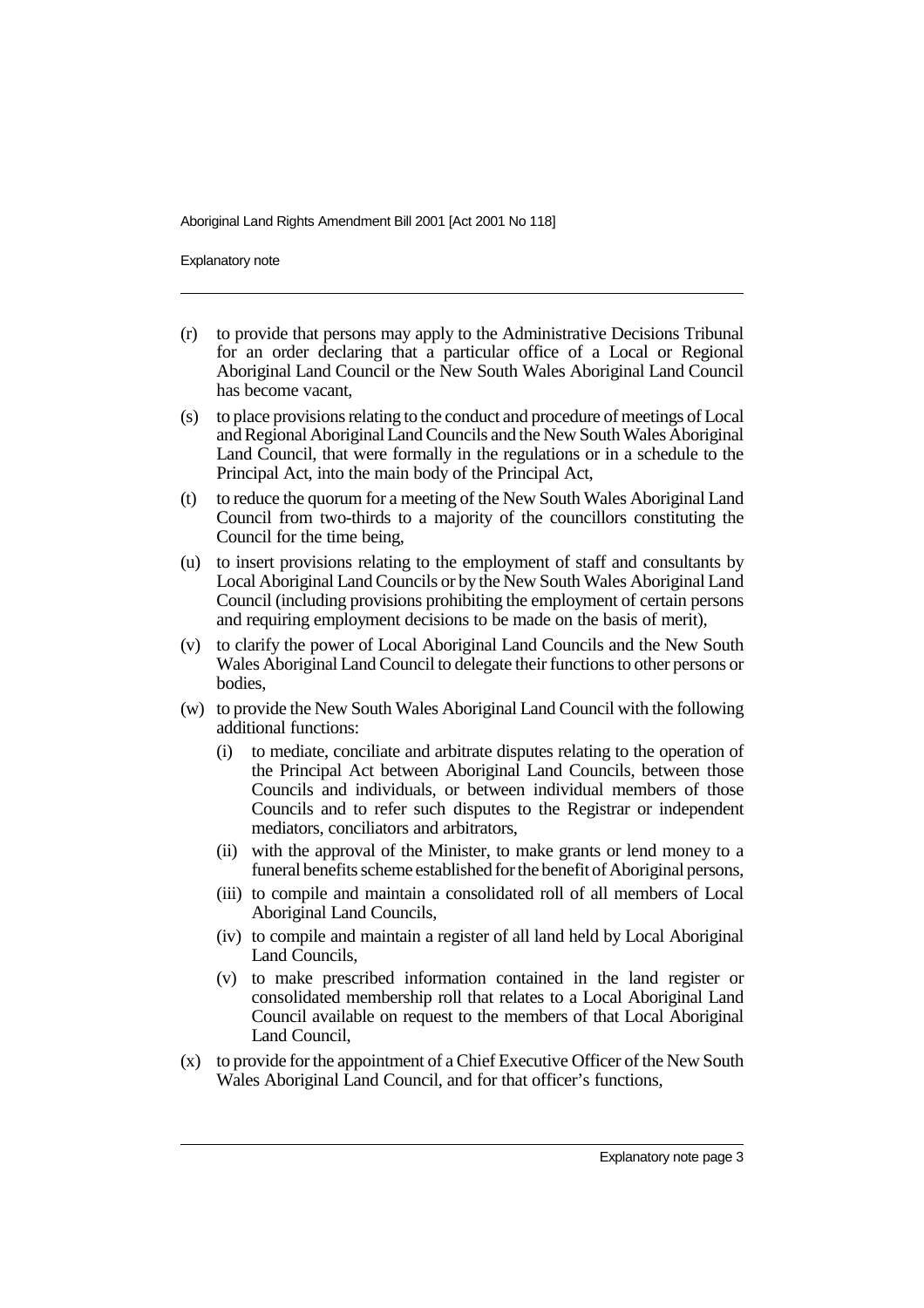Explanatory note

- (y) to provide that the capital value of the New South Wales Aboriginal Land Council Account as at 31 December 1998 is to be maintained,
- (z) to change the financial year of Aboriginal Land Councils to the financial year commencing 1 July each year,
- (aa) to clarify and revise the provisions of the Principal Act relating to budgets and other reports, and auditors and audited reports, of Aboriginal Land Councils,
- (bb) to provide that the regulations may set criteria by which to judge whether submitted financial statements are satisfactory,
- (cc) to provide that the New South Wales Aboriginal Land Council may enter into funding agreements with Local and Regional Aboriginal Land Councils,
- (dd) to provide for the appointment of the Registrar as a statutory officer (and not a member of the Public Service within the Department of Aboriginal Affairs) and provide for the Registrar's functions and powers (including the function of establishing and keeping a Register of land claims made under the Principal Act),
- (ee) to insert provisions relating to honesty and disclosure of interests by councillors and officers and members of staff of Aboriginal Land Councils, including:
	- (i) provisions requiring Aboriginal Land Councils to prepare codes of conduct to be observed by such councillors, officers and members of staff (breaches of such codes allowing, or automatically causing, such persons to be removed from office), and
	- (ii) provisions requiring the disclosure of pecuniary interests by such councillors, officers and members of staff and providing for complaints regarding non-disclosure to be made to the Registrar and referred to an Aboriginal Land Councils Pecuniary Interest Tribunal which will have power to deal with the matter,
- (ff) to clarify the process of appointment and the functions of investigators and administrators of Aboriginal Land Councils,
- (gg) to provide that an administrator of a Local Aboriginal Land Council may not dispose of land vested in or acquired by that Council without the consent of the Council as decided at a meeting,
- (hh) to provide the Registrar with the power to issue compliance directions to Aboriginal Land Councils, officers of Aboriginal Land Councils and councillors relating to the administration of the Principal Act and to refer failures to comply with such directions to the Land and Environment Court,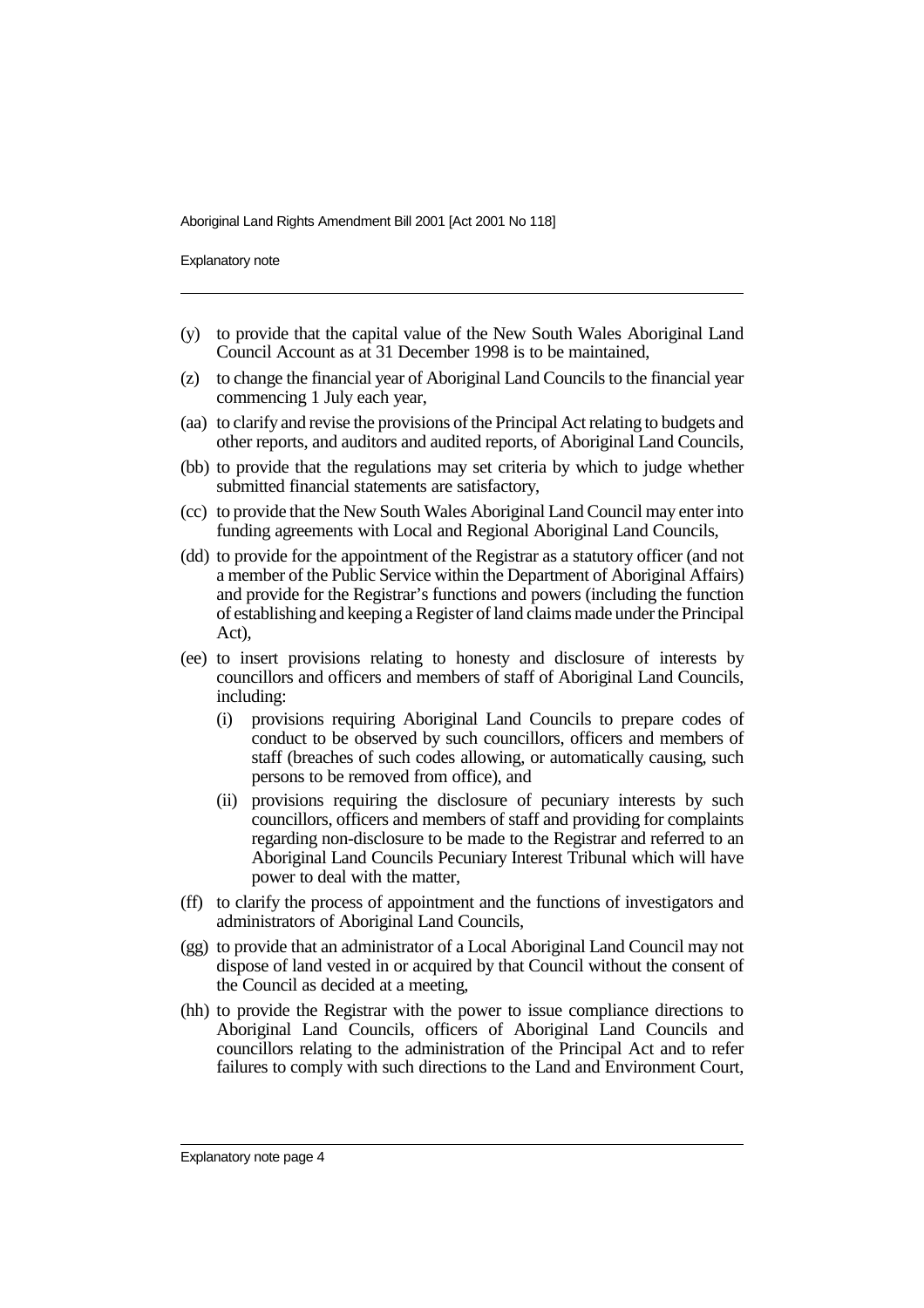Explanatory note

- (ii) to make provision for the resolution of disputes relating to the administration of Aboriginal Land Councils by the Registrar, the New South Wales Aboriginal Land Council or other independent persons by way of mediation, conciliation or arbitration,
- (jj) to provide that the acts or omissions of the Registrar, an investigator, an administrator or a person acting as a mediator, conciliator or arbitrator under the Principal Act do not subject that person personally to any civil liability if the act or omission was done in good faith for the purpose of executing the Principal Act or any other Act,
- (kk) to increase the maximum penalty that may be imposed for conviction of an offence against the Principal Act from 5 penalty units (currently \$550) to 10 penalty units (currently \$1,100).

This Bill also makes related amendments to other Acts.

## Outline of provisions

**Clause 1** sets out the name (also called the short title) of the proposed Act.

**Clause 2** provides for the commencement of the proposed Act on a day or days to be appointed by proclamation.

**Clause 3** is a formal provision giving effect to the amendments to the *Aboriginal Land Rights Act 1983* set out in Schedule 1.

**Clause 4** is a formal provision giving effect to the amendments to the Acts and instruments set out in Schedule 2.

## **Schedule 1 Amendment of Aboriginal Land Rights Act 1983**

**Schedule 1 [1]** inserts proposed section 3 into the Principal Act to set out the purposes of that Act which are as follows:

- (a) to provide land rights for Aboriginal persons in New South Wales,
- (b) to provide for representative Aboriginal Land Councils in New South Wales,
- (c) to vest land in those Councils,
- (d) to provide for the acquisition of land by or for those Councils and the allocation of funds to and by those Councils.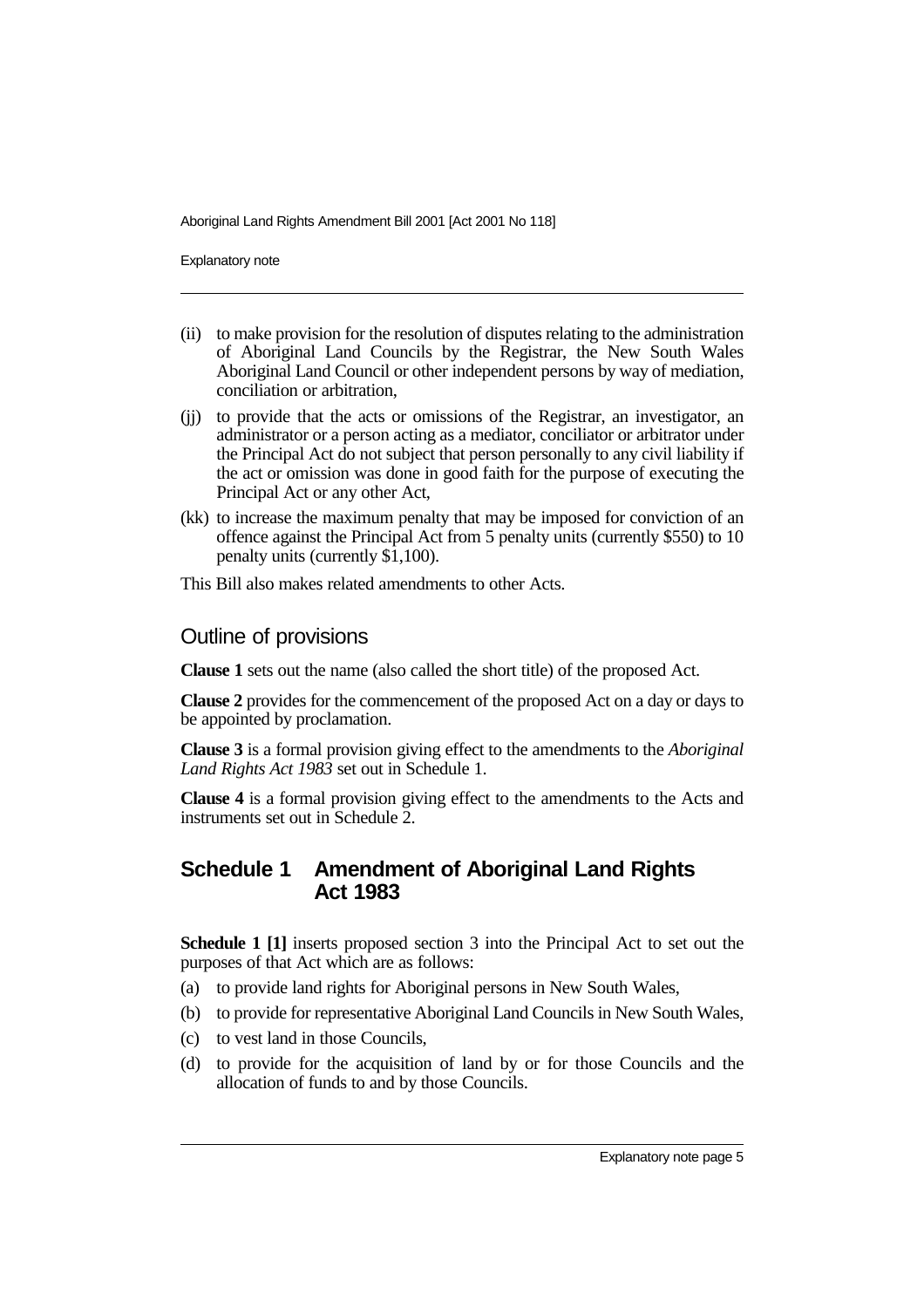Explanatory note

**Schedule 1 [2]** and **[3]** update certain definitions and insert a number of new definitions into the Principal Act as a consequence of the amendments to be made by the proposed Act.

**Schedule 1 [4]** and **[17]** operate together to omit and re-enact (with modifications and new Part and section numbers) Parts 2, 3, 4, 5, 8A and 9 of the Principal Act. **Schedule 1 [17]** also inserts a number of new Parts into the Principal Act. As part of the reorganisation of provisions of the Principal Act, **Schedule 1 [5]** renumbers Parts 6, 7 and 8 of the Principal Act as Parts 2, 3 and 4.

**Schedule 1 [6]** omits a spent provision from the Principal Act.

**Schedule 1 [7]** and **[10]** makes amendments consequent on the re-structuring of the Principal Act.

**Schedule 1 [8]** and **[9]** amend section 38 of the Principal Act to provide that a Local Aboriginal Land Council may purchase land only if:

- (a) the purchase price for the land is not more than 5% above the assessed market value of the land (being the market value of the land as assessed by a registered real estate valuer), or
- (b) the New South Wales Aboriginal Land Council has given its written approval to that purchase.

**Schedule 1 [11]** and **[12]** amend section 40B of the Principal Act to remove the requirement for a Local Aboriginal Land Counsel to obtain the approval of the New South Wales Aboriginal Land Council to lease land vested in it, but only if the lease is for a period of less than 3 years (including any option to renew the lease).

**Schedule 1 [13]** and **[14]** omit provisions requiring that before selling, exchanging, mortgaging or otherwise disposing of land vested in them, the New South Wales Aboriginal Land Council or a Local Aboriginal Land Council must notify the Minister of the proposed disposal.

**Schedule 1 [15]** replaces section 43 of the Principal Act to provide that the regulations may declare that specified Aboriginal Land Council land is exempt from the payment of ceratin rates, levies and charges under the *Local Government Act 1993*, the *Hunter Water Act 1991*, the *Sydney Water Act 1994* and the *Water Management Act 2000*.

**Schedule 1 [16]** makes an amendment consequential on the restructure of the Principal Act. The amendment provides that the maximum penalty for the offence specified in section 48 (8) (refusing to allow access to land to a person with a permit) is 10 penalty units (currently \$1,100).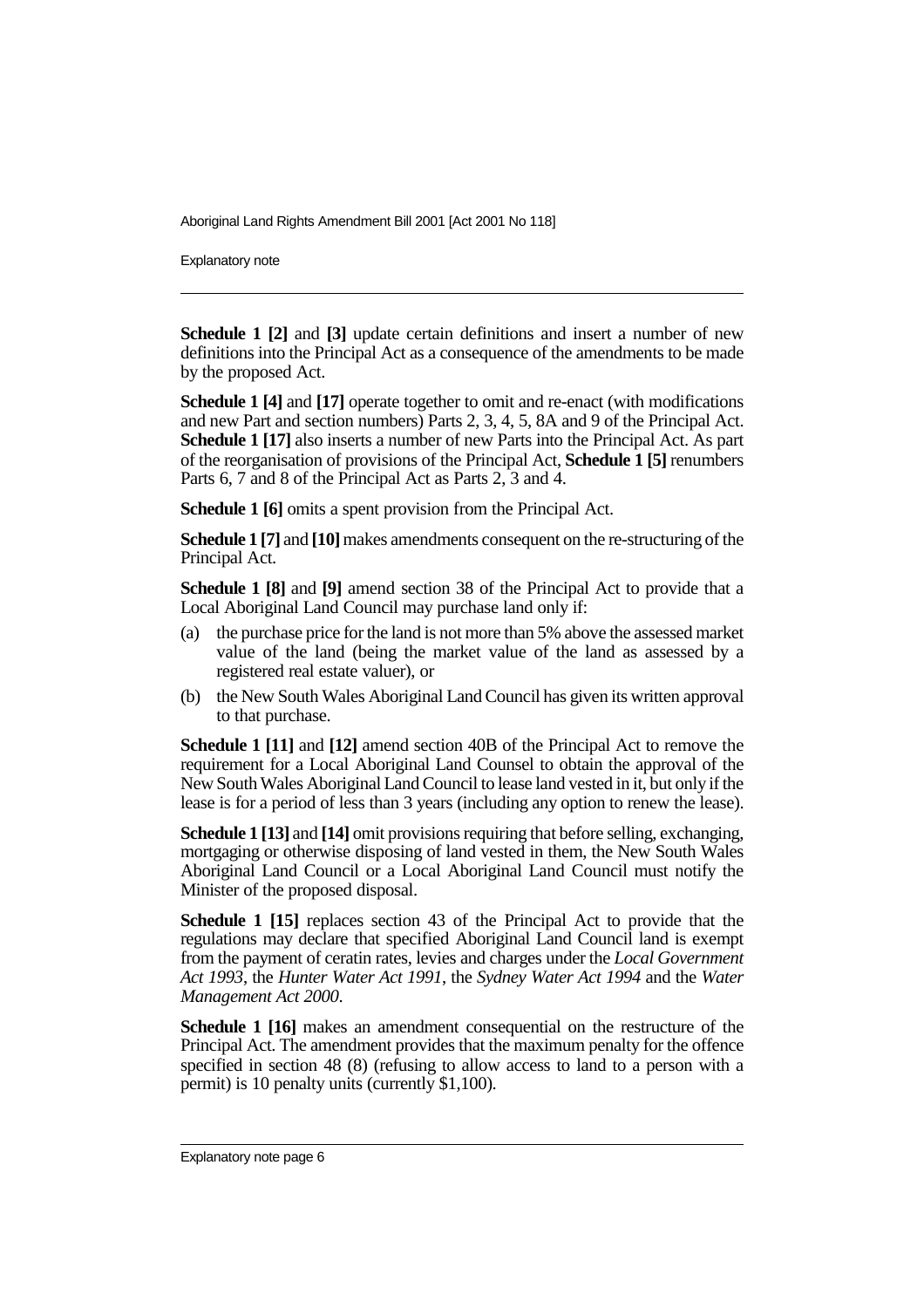Explanatory note

A note at the end of this explanatory note sets out a table of provisions to illustrate the structure of the Principal Act after the commencement of the proposed Act. Also, where a proposed section is based on a provision of the Principal Act that is to be repealed by the proposed Act or on a provision of another Act or instrument, a note in the heading of the proposed section indicates the source of the provision.

An explanation of each Part (re-enacted or new) inserted by **Schedule 1 [17]** follows:

## **Part 5 Local Aboriginal Land Councils**

Division 1 of Part 5 provides for the constitution of Local Aboriginal Land Council areas, the constitution of a Local Aboriginal Land Council for each such area and the objects and functions of such Councils.

Division 2 of Part 5 deals with the membership of Local Aboriginal Land Councils, the preparation of membership rolls and suspension of membership. A new section, proposed section 55, provides that an Aboriginal person may be a member of more than one Local Aboriginal Land Council, however such a person may exercise voting rights only in relation to one such Council. Proposed section 56 provides for such persons to nominate the Council of which they wish to be a voting member.

Division 3 of Part 5 deals with the election, term of office, removal from office and role of the officers (being the Chairperson, Secretary and Treasurer) and Regional and Alternate Representatives of Local Aboriginal Land Councils. The Division also deals with qualification for and vacation and disqualification from office. For example, only voting members of a Local Aboriginal Land Council may be elected as officers of that Council. New provisions, proposed sections 70–72, allow persons to apply to the Administrative Decisions Tribunal for a declaration that a particular office has become vacant.

Division 4 of Part 5 deals with the holding of, and the procedure at, meetings of Local Aboriginal Land Councils.

Division 5 of Part 5 deals with the employment of staff and the engagement of consultants by Local Aboriginal Land Councils. Certain persons may not be employed by such Councils, including persons who have had specified criminal convictions within the previous 5 years. New provisions specifically state that appointment and promotion of staff, and the engagement of consultants, is to be on the basis of merit.

Division 6 of Part 5 provides that a Local Aboriginal Land Council may delegate certain of its functions and requires such a Council to review its delegations once a year.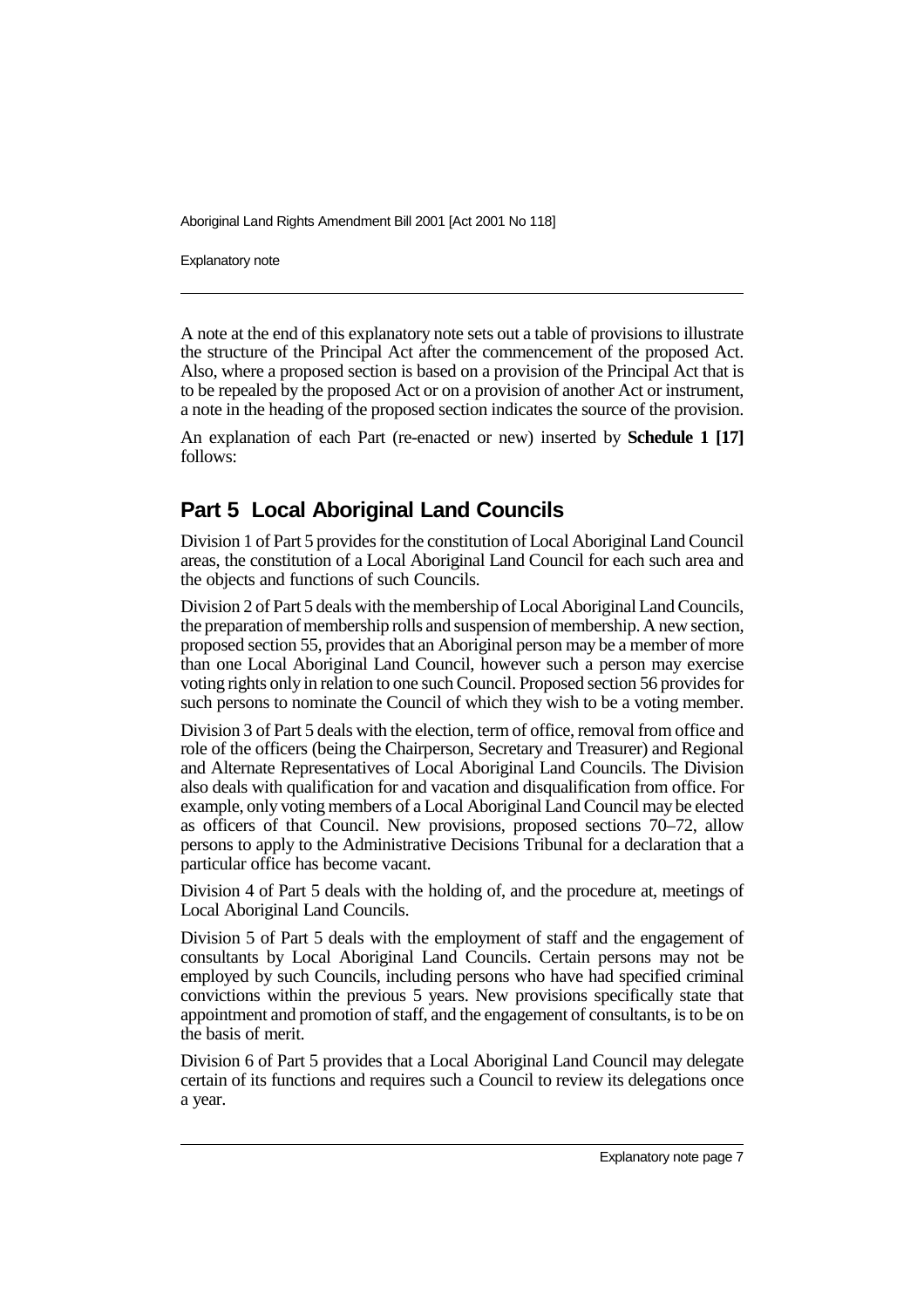Explanatory note

Division 7 of Part 5 provides for rules for Local Aboriginal Land Councils. Unless rules are prepared by a Local Aboriginal Land Council and approved by the Registrar, model rules prescribed by the regulations are to be the rules of the Council.

## **Part 6 Regional Aboriginal Land Councils**

Division 1 of Part 6 provides for the constitution of Regional Aboriginal Land Council areas, the constitution of a Regional Aboriginal Land Council for each such area and the objects and functions of such Councils.

Division 2 of Part 6 deals with the membership of Regional Aboriginal Land Councils. The members of a Regional Aboriginal Land Council are the Regional Representatives of the Local Aboriginal Land Councils within the Regional Aboriginal Land Council's area.

Division 3 of Part 6 deals with the election, term of office, removal from office and role of the officers (being the Chairperson, Secretary and Treasurer) of Regional Aboriginal Land Councils. The Division also deals with qualification for and vacation and disqualification from office. New provisions, proposed sections 95–97, allow persons to apply to the Administrative Decisions Tribunal for a declaration that a particular office has become vacant.

Division 4 of Part 6 deals with the holding of, and the procedure at, meetings of Regional Aboriginal Land Councils.

Division 5 of Part 6 provides for rules for Regional Aboriginal Land Councils. Unless rules are prepared by a Regional Aboriginal Land Council and approved by the Registrar, model rules prescribed by the regulations are to be the rules of the Council.

## **Part 7 New South Wales Aboriginal Land Council**

Division 1 of Part 7 provides for the constitution of the New South Wales Aboriginal Land Council and the objects and functions of that Council.

Division 2 of Part 7 deals with the membership of the New South Wales Aboriginal Land Council. The Council is to consist of full-time Aboriginal councillors equal in number to the number of Regional Aboriginal Land Council areas in the State. The proposed Division also deals with the election, term of office, removal from office and role of those councillors. New provisions, proposed sections 115–117, allow persons to apply to the Administrative Decisions Tribunal for a declaration that a particular office of a councillor has become vacant.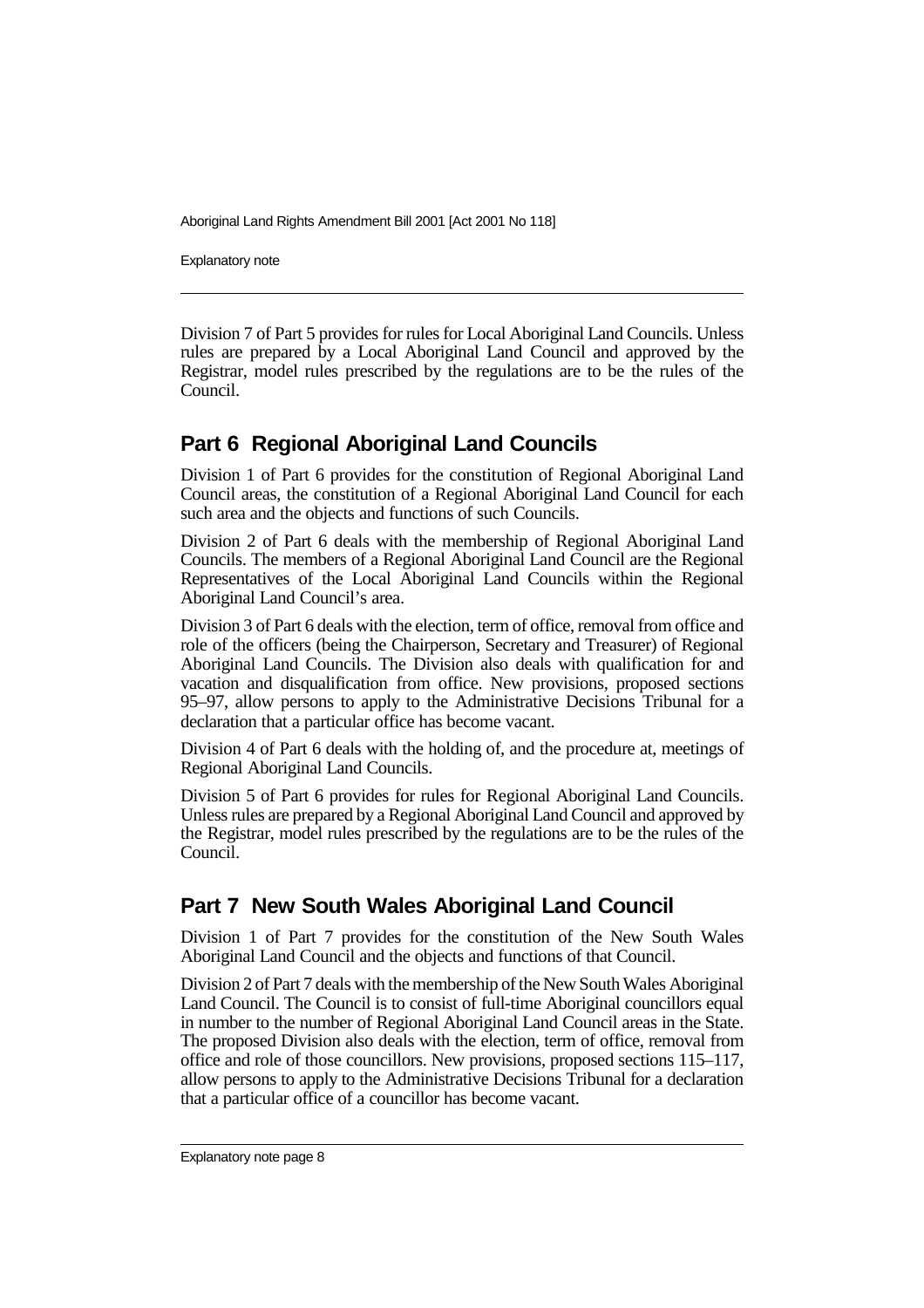Explanatory note

Divisions 3, 4 and 5 of Part 7 deal with the conduct of elections for councillors, declarations of those elections and disputed returns.

Division 6 of Part 7 deals with the election and removal from office of officers of the New South Wales Aboriginal Land Council (being the Chairperson, Secretary and Treasurer).

Division 7 of Part 7 deals with the holding of, and the procedure at, meetings of the New South Wales Aboriginal Land Council.

Division 8 of Part 7 provides for rules for the New South Wales Aboriginal Land Council. Unless rules are prepared by the New South Wales Aboriginal Land Council and approved by the Registrar, model rules prescribed by the regulations are to be the rules of the Council.

Divisions 9 and 10 of Part 7 deal with the employment of a Chief Executive Officer and other staff, and the engagement of consultants, by the New South Wales Aboriginal Land Council. Certain persons may not be employed by the Council, including persons who have had specified criminal convictions within the previous 5 years. New provisions specifically state that appointment and promotion of staff, and the engagement of consultants, is to be on the basis of merit.

Division 11 of Part 7 provides that the New South Wales Aboriginal Land Council and the Chief Executive Officer of that Council may delegate certain functions to other persons and requires the New South Wales Aboriginal Land Council to review its delegations once a year.

## **Part 8 Finance**

Division 1 of Part 8 provides for the establishment of a number of accounts, including the New South Wales Aboriginal Land Council Account and an account for each Local and Regional Aboriginal Land Council. A new section, proposed section 150, provides that the capital value of the New South Wales Aboriginal Land Council Account, as at 31 December 1998, is to be maintained.

Division 2 of Part 8 contains provisions dealing with the keeping and auditing of Aboriginal Land Council accounts. New provisions provide that regulations may set criteria to determine whether financial statements furnished by a Local or Regional Aboriginal Land Council to the New South Wales Aboriginal Land Council are satisfactory (proposed section 154), that a Local or Regional Aboriginal Land Council may request the New South Wales Aboriginal Land Council to appoint a special auditor (proposed section 155), and change the financial year of Aboriginal Land Councils to one commencing on July 1 each year.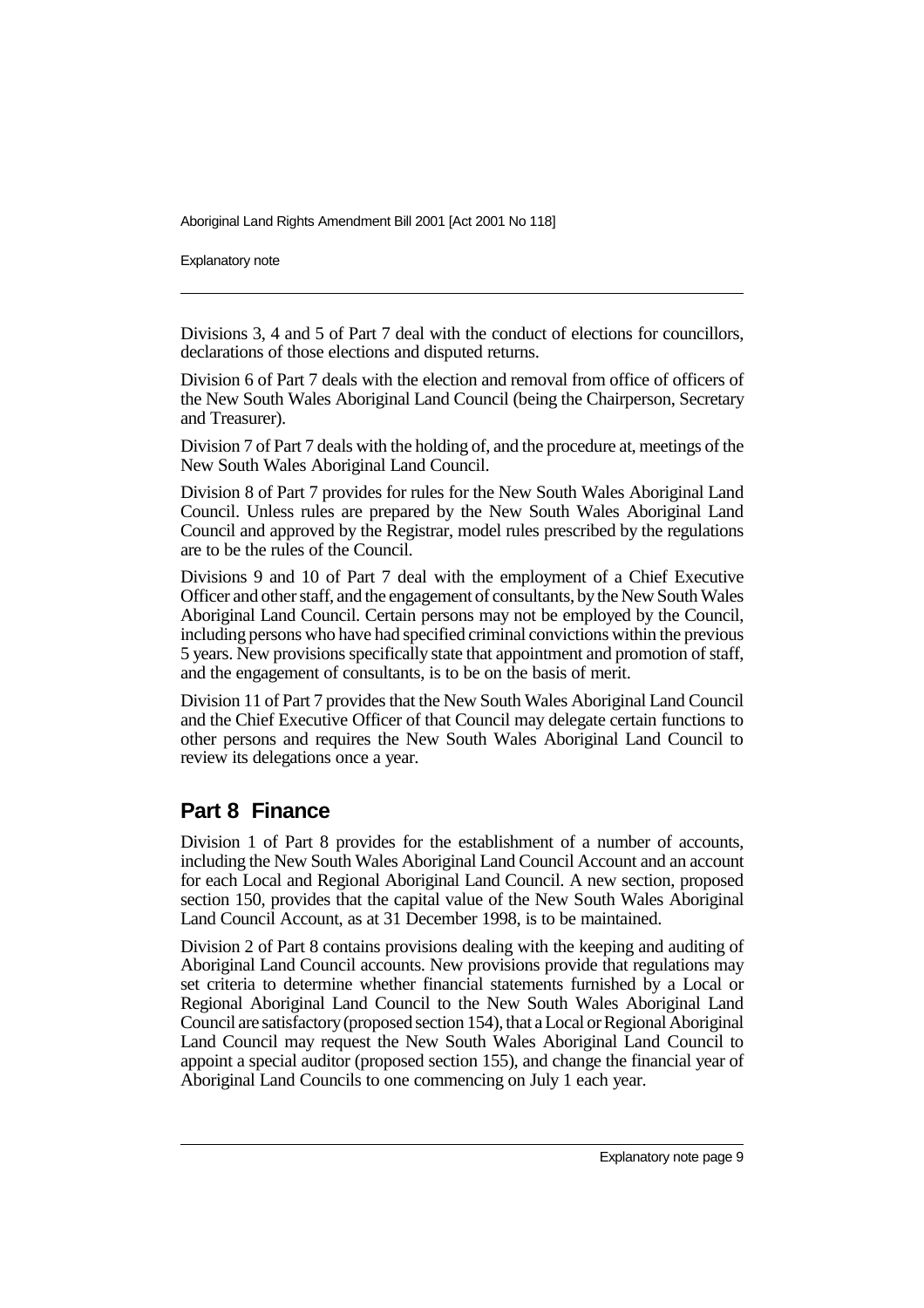Explanatory note

Division 3 of Part 8 provides that the New South Wales Aboriginal Land Council may enter into funding agreements with Local and Regional Aboriginal Land Councils. The Division also deals with circumstances where the New South Wales Aboriginal Land Council must cease funding Local and Regional Aboriginal Land Councils (whether that funding was under a funding agreement or otherwise).

### **Part 9 Registrar and Registers of Aboriginal Land Claims and Aboriginal Owners**

Division 1 of Part 9 deals with the appointment and functions of the Registrar. The Registrar is to be a statutory officer and not a member of the Public Service within the Department of Aboriginal Affairs.

Division 2 of Part 9 provides that the Registrar is to establish and maintain a Register of Aboriginal Land Claims made under the Principal Act. The proposed Division also deals with matters relating to that Register.

Division 3 of Part 9 provides that the Registrar is to establish and maintain a Register of Aboriginal Owners. The proposed Division also deals with matters relating to that Register.

## **Part 10 Honesty and disclosure of interests**

Part 10 deals with the honesty of councillors, officers and members of staff of Aboriginal Land Councils and contains provisions relating to the disclosure of conflicts of interests. The provisions of this Part are modelled (with modifications) on Chapter 14 of the *Local Government Act 1993*.

Division 1 of Part 10 places obligations on officers and members of staff of Aboriginal Land Councils, and councillors, to act honestly and exercise a reasonable degree of care and diligence in carrying out their functions.

Division 2 of Part 10 requires Aboriginal Land Councils to adopt a code of conduct to be observed by officers and members of staff of the Aboriginal Land Council and, in relation to the New South Wales Aboriginal Land Council, councillors. A code of conduct may declare that the breach of a specified provision of the code:

(a) by an officer or Regional or Alternate Representative of a Local Aboriginal Land Council—allows the Council by majority vote to remove that person from office, or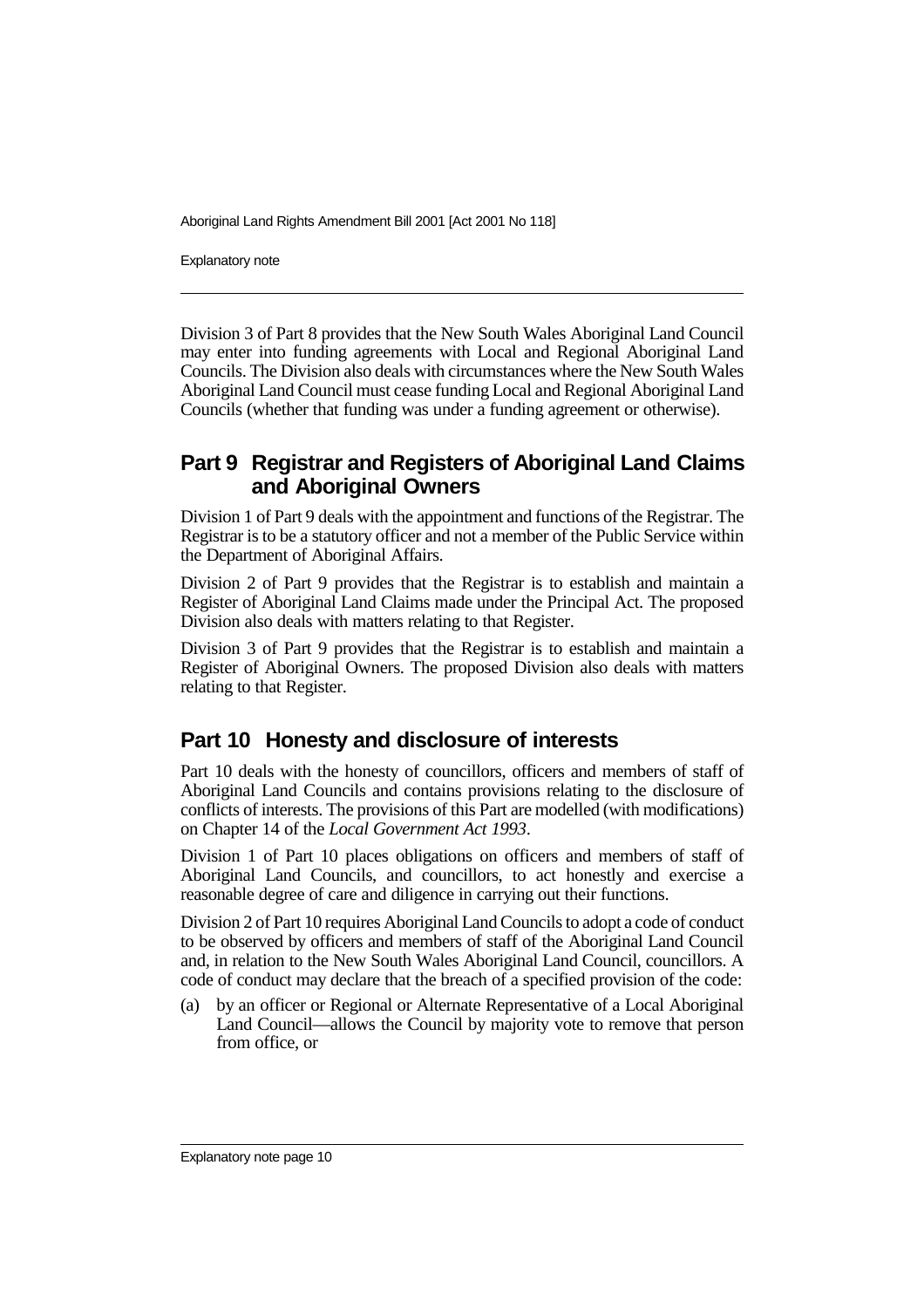Explanatory note

- (b) by an officer of a Regional Aboriginal Land Council—allows the Council by majority vote to remove that person from office, or
- (c) by a councillor of the New South Wales Aboriginal Land Council—causes a councillor to vacate his or her office as councillor.

Division 3 of Part 10 constitutes the Aboriginal Land Councils Pecuniary Interest Tribunal.

Division 4 of Part 10 requires that pecuniary interests of councillors, officers and members of staff of, and consultants to, Aboriginal Land Councils must be disclosed at meetings and requires those persons to refrain from taking part in decisions in which they have a pecuniary interest (unless the Aboriginal Land Council concerned determines otherwise).

Division 5 of Part 10 enables a person to make a complaint to the Registrar concerning a failure to disclose a pecuniary interest. After inquiring into the complaint, the Registrar may refer it to the Aboriginal Land Councils Pecuniary Interest Tribunal. The Tribunal is empowered to conduct hearings into such complaints and to take action against a person if a complaint is found to be proved.

## **Part 11 Investigation and administration of Aboriginal Land Councils**

Division 1 of Part 11 contains provision relating to the appointment and role of investigators into the affairs of Aboriginal Land Councils.

Divisions 2 of Part 11 contains provision relating to the appointment and role of administrators of Aboriginal Land Councils. The proposed Division also:

- (a) requires an administrator of an Aboriginal Land Council to report at least once a month to the Minister, the New South Wales Aboriginal Land Council and, if the administrator has been appointed for a Local or Regional Aboriginal Land Council, that Council (proposed section 229), and
- (b) prohibits the administrator of a Local Aboriginal Land Council from disposing or otherwise dealing with land vested in or acquired by that Council without the consent of the Council (proposed section 230).

Division 3 of Part 11 deals with the failure to function of the New South Wales Aboriginal Land Council and the dissolution of Local and Regional Aboriginal Land Councils.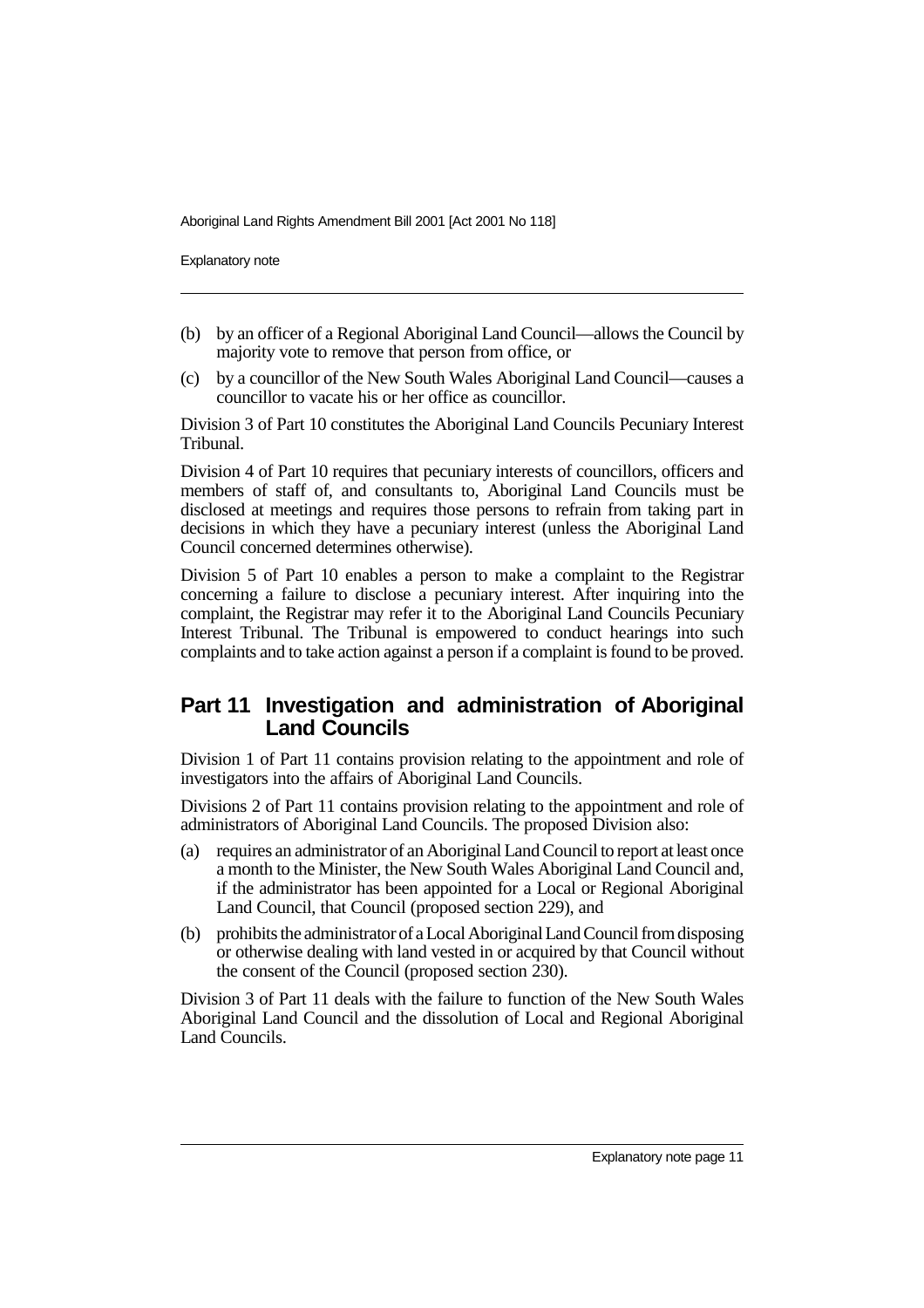Explanatory note

## **Part 12 Compliance directions**

Part 12 provides that if the Registrar is satisfied that an Aboriginal Land Council or an officer of an Aboriginal Land Council or a councillor has failed to comply, or is not complying, with a specified provision or provisions of the Principal Act or of any regulations or rules made under that Act, the Registrar may issue a compliance direction to the Council or officer or councillor requiring the Council or officer or councillor to comply with that provision or those provisions within a time stated in the direction. The Registrar may not issue such a direction in relation to any matter that could constitute an offence or for which some other provision is made for the matter's determination (for example, other provision is made for disputed returns in councillors' elections).

If an Aboriginal Land Council or an officer of an Aboriginal Land Council or a councillor does not comply with a compliance direction, the Registrar may refer the matter to the Land and Environment Court for determination. The Land and Environment Court is to hear and determine the matter and may make binding directions concerning the matter.

## **Part 13 Dispute resolution**

Part 13 provides for the resolution of certain disputes concerning the administration of Aboriginal Land Councils. The proposed Part does not apply to a dispute if it relates to a matter that could constitute an offence under the Principal Act or any other law or provision is made for the resolution or if determination of the dispute under another provision of that Act (other than under Part 12 of the Principal Act).

Part 13 provides that the New South Wales Aboriginal Land Council may, if the parties to a dispute have agreed:

- (a) attempt to resolve the dispute by mediation, conciliation or arbitration, or
- (b) refer the dispute to mediation, conciliation or arbitration by the Registrar or another independent person. (The Registrar is given the function of attempting to resolve such disputes by mediation, conciliation or arbitration.)

Part 13 also empowers the Registrar to refer a dispute to the Land and Environment Court for determination. The Court must hear and determine any such dispute and may make binding directions concerning the dispute.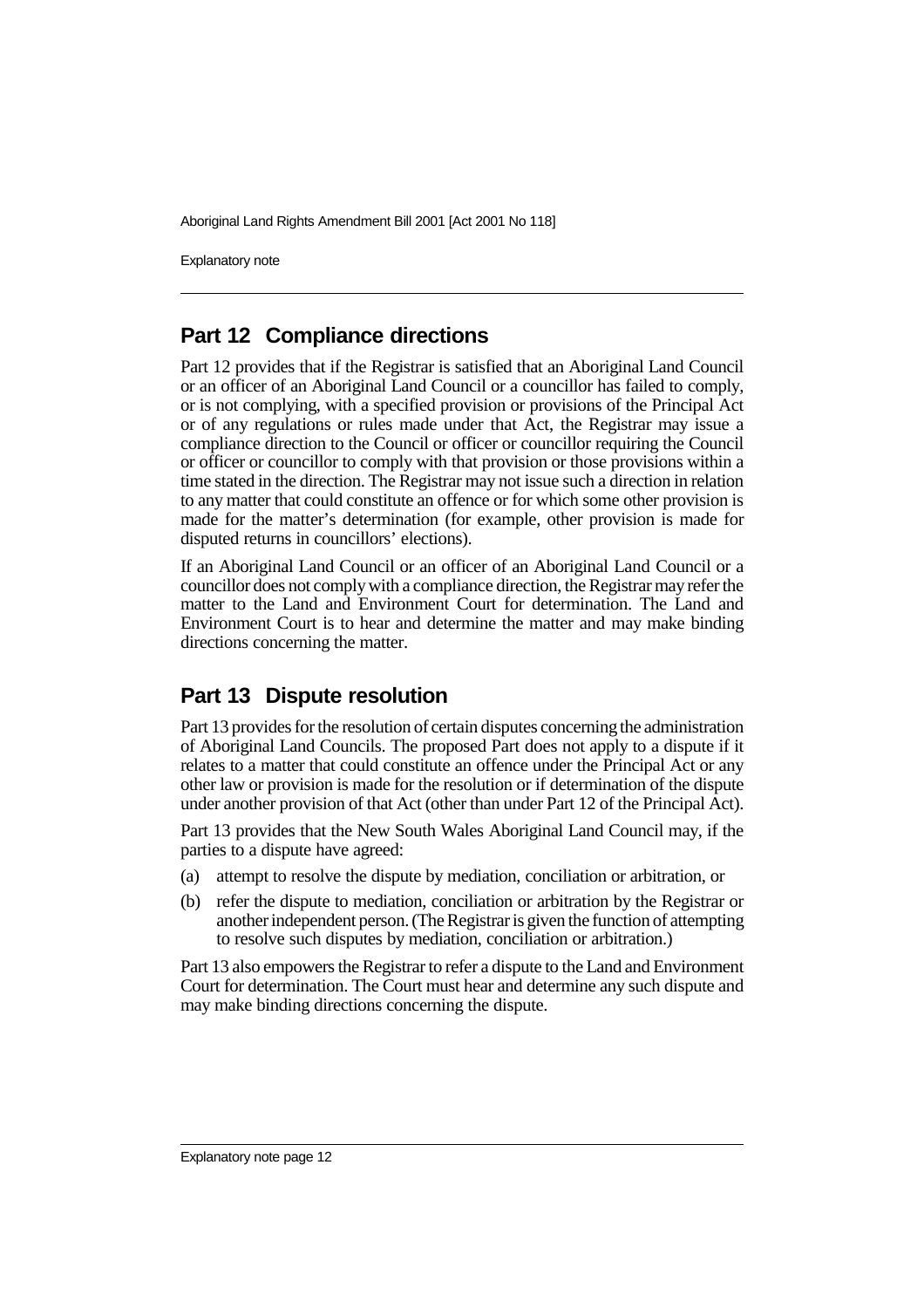Explanatory note

## **Part 14 Miscellaneous**

Part 14 contains provisions dealing with a number of matters, including the following:

- (a) exclusion of liability for acts done in good faith by certain persons,
- (b) delegation of functions by the Minister,
- (c) service of documents,
- (d) authentication of certain documents,
- (e) proof of certain matters,
- (f) proceedings for offences,
- (g) establishment of new Local or Regional Aboriginal Land Councils,
- (h) regulations,
- (i) savings, transitional and other provisions.

**Schedule 1 [18]** omits Schedule 2 to the Principal Act and inserts instead Schedule 1 (which contains machinery provisions relating to the Registrar) and Schedule 2 (which contains machinery provisions relating to the Aboriginal Land Councils Pecuniary Interest Tribunal).

**Schedule 1 [19]** makes a consequential amendment to Schedule 4.

**Schedule 1 [20]** amends clause 1A of Schedule 4 to the Principal Act to enable regulations of a savings or transitional nature consequent on the enactment of the proposed Act to be made.

**Schedule 1 [21]** inserts Part 5 into Schedule 4 to the Principal Act which contains a number of savings and transitional provisions consequent on the enactment of the proposed Act.

**Schedule 1 [22]** omits Schedules 5 and 6 to the Principal Act as a consequence of the incorporation, with modifications, of those provisions into the main body of the Principal Act.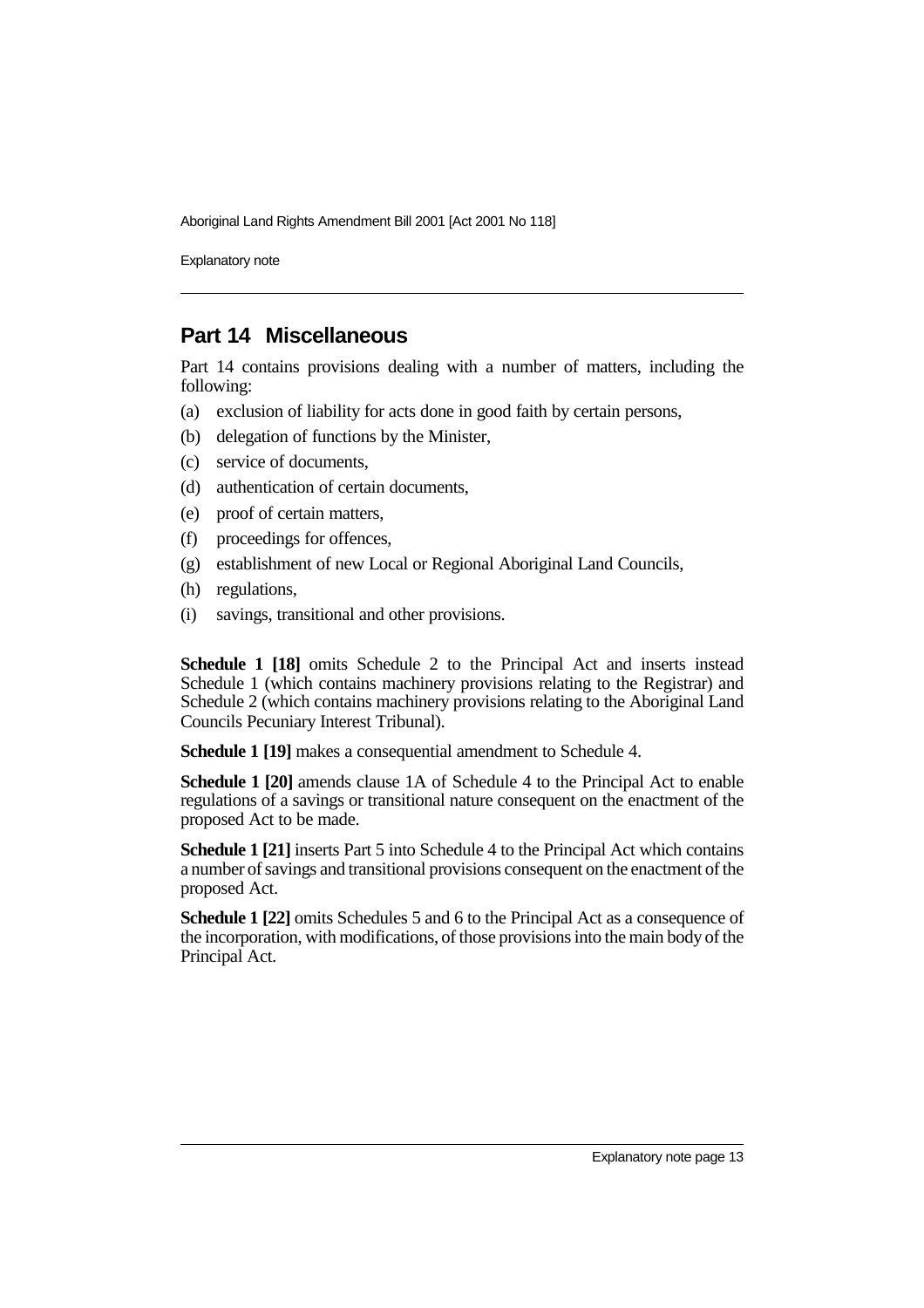Explanatory note

## **Schedule 2 Amendment of other Acts and instruments**

Schedule 2 makes a number of consequential amendments to the following Acts and instruments:

- (a) *Adoption Act 2000*,
- (b) *Children and Young Persons (Care and Protection) Act 1998*,
- (c) *Children (Care and Protection) Act 1987*,
- (d) *Crimes (Administration of Sentences) Regulation 2001*,
- (e) *Defamation Act 1974*,
- (f) *Freedom of Information Regulation 2000*,
- (g) *Land and Environment Court Act 1979*,
- (h) *Local Government Act 1993*,
- (i) *National Parks and Wildlife Act 1974*,
- (j) *Statutory and Other Offices Remuneration Act 1975*,
- (k) *Sydney Water Act 1994*,
- (l) *Water Management Act 2000*.

#### **Note**

The following sets out a table of provisions for the Aboriginal Land Rights Act 1983 following the enactment of the proposed Act.

#### **Aboriginal Land Rights Act—Table of Provisions**

#### **Part 1 Preliminary**

- 1 Name of Act<br>2 Commencen
- 2 Commencement<br>3 Purpose of Act
- 3 Purpose of Act<br>4 Definitions
- **Definitions**
- 5–34A (Repealed)

#### **Part 2 Land rights**

**Division 1**

35 (Repealed)

#### **Division 2 Claimable Crown lands**

- 36 Claims to Crown lands<br>36A Special provision conce
- 36A Special provision concerning certain Crown lands having nature conservation value<br>37 Aboriginal lands in travelling stock reserves
- Aboriginal lands in travelling stock reserves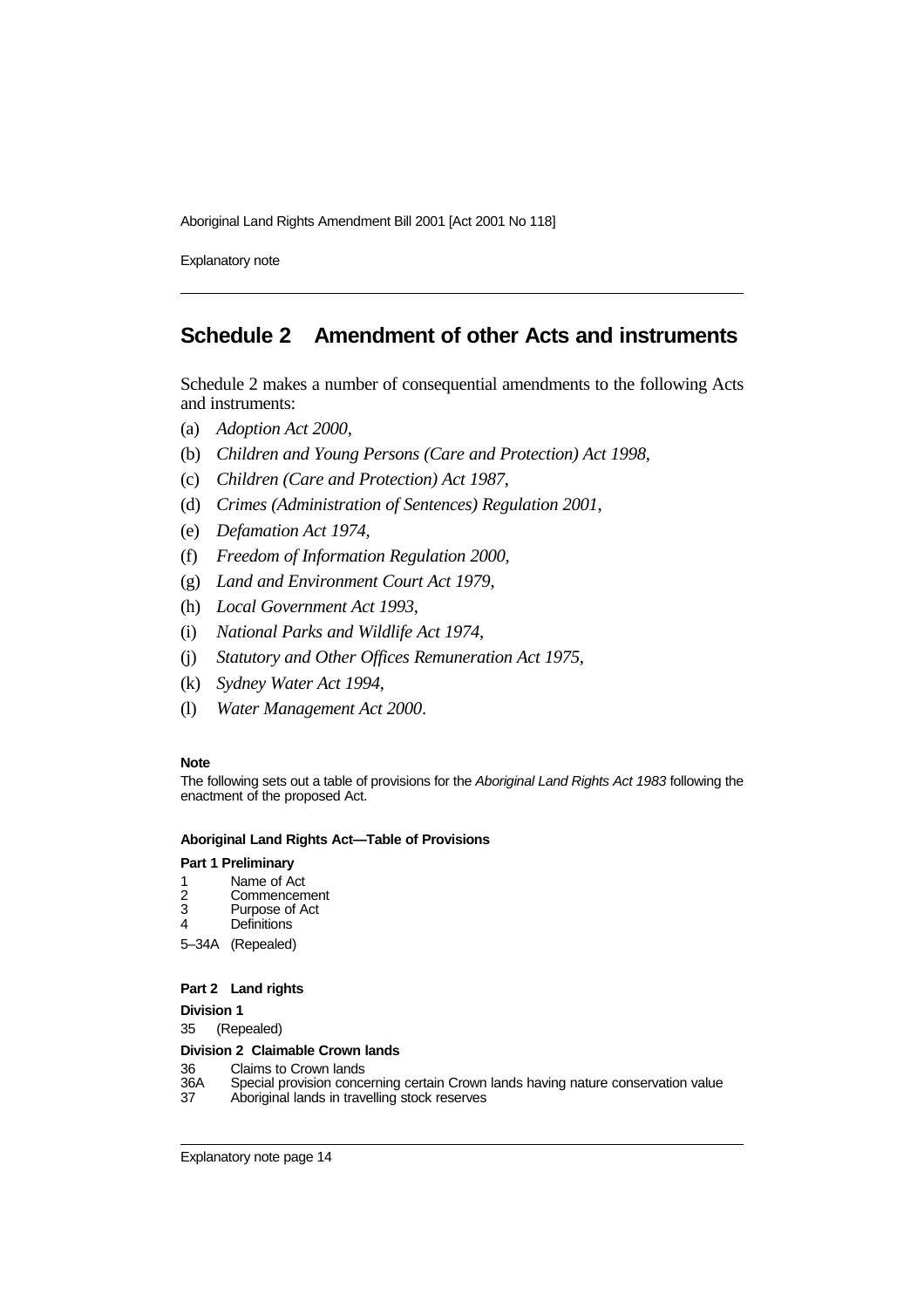Explanatory note

#### **Division 3 Acquisition of other lands**

- 38 Purchase, lease etc of property<br>39 Acquisition of land
- Acquisition of land

#### **Division 4 Disposal and use of Aboriginal land**

- 40 Disposal of land restricted<br>40AA Disposal of land subject to
- 40AA Disposal of land subject to native title restricted
- 40AB Disposal of land reserved or dedicated under NPW Act restricted 40A Transfer of land from one Council to another
- 40A Transfer of land from one Council to another<br>40B Lease, use etc of land
- 40B Lease, use etc of land<br>40C Sale etc of land by Net
- 40C Sale etc of land by New South Wales Aboriginal Land Council<br>40D Sale etc of land by Local Aboriginal Land Council
- 40D Sale etc of land by Local Aboriginal Land Council
- 41 Powers of Aboriginal Land Councils with respect to property<br>42 Appropriation or resumption of Aboriginal lands
- Appropriation or resumption of Aboriginal lands

#### **Division 5 Rates**

- 43 Exemption of Aboriginal lands from the payment of rates<br>44 Proceedings for non-payment of certain rates for Aborigin
- 44 Proceedings for non-payment of certain rates for Aboriginal lands barred
- 44A Payment of rates by NSW Aboriginal Land Council

#### **Part 3 Mineral rights and mining**

- 45 Mineral rights and mining on Aboriginal land<br>46 Fees or royalties for mining on Aboriginal lan
- Fees or royalties for mining on Aboriginal land

#### **Part 4 Hunting, fishing and gathering**

- 47 Agreements to permit hunting, fishing or gathering<br>48 Access permits may be issued by the Court
- Access permits may be issued by the Court

#### **Part 5 Local Aboriginal Land Councils**

#### **Division 1 Constitution of Local Aboriginal Land Councils and Local Aboriginal Land Council areas**

- 49 Constitution of Local Aboriginal Land Council areas<br>50 Constitution of Local Aboriginal Land Councils
- 50 Constitution of Local Aboriginal Land Councils<br>51 Objects of Local Aboriginal Land Councils
- 51 Objects of Local Aboriginal Land Councils<br>52 Functions of Local Aboriginal Land Council
- Functions of Local Aboriginal Land Councils

#### **Division 2 Membership of Local Aboriginal Land Councils**

- 
- 53 Membership of Local Aboriginal Land Councils<br>54 Local Aboriginal Land Council membership rolls
- 54 Local Aboriginal Land Council membership rolls 55 Aboriginal persons may be member of more than one Local Aboriginal Land Council
- 
- 56 Nomination of voting area<br>57 Suspension of members fi
- 57 Suspension of members from attending Council meetings<br>58 Removal of person's name from membership roll
- 58 Removal of person's name from membership roll<br>59 Membership rolls to be sent to NSW Aboriginal L 59 Membership rolls to be sent to NSW Aboriginal Land Council annually
- Regulations concerning membership of Local Aboriginal Land Council and membership rolls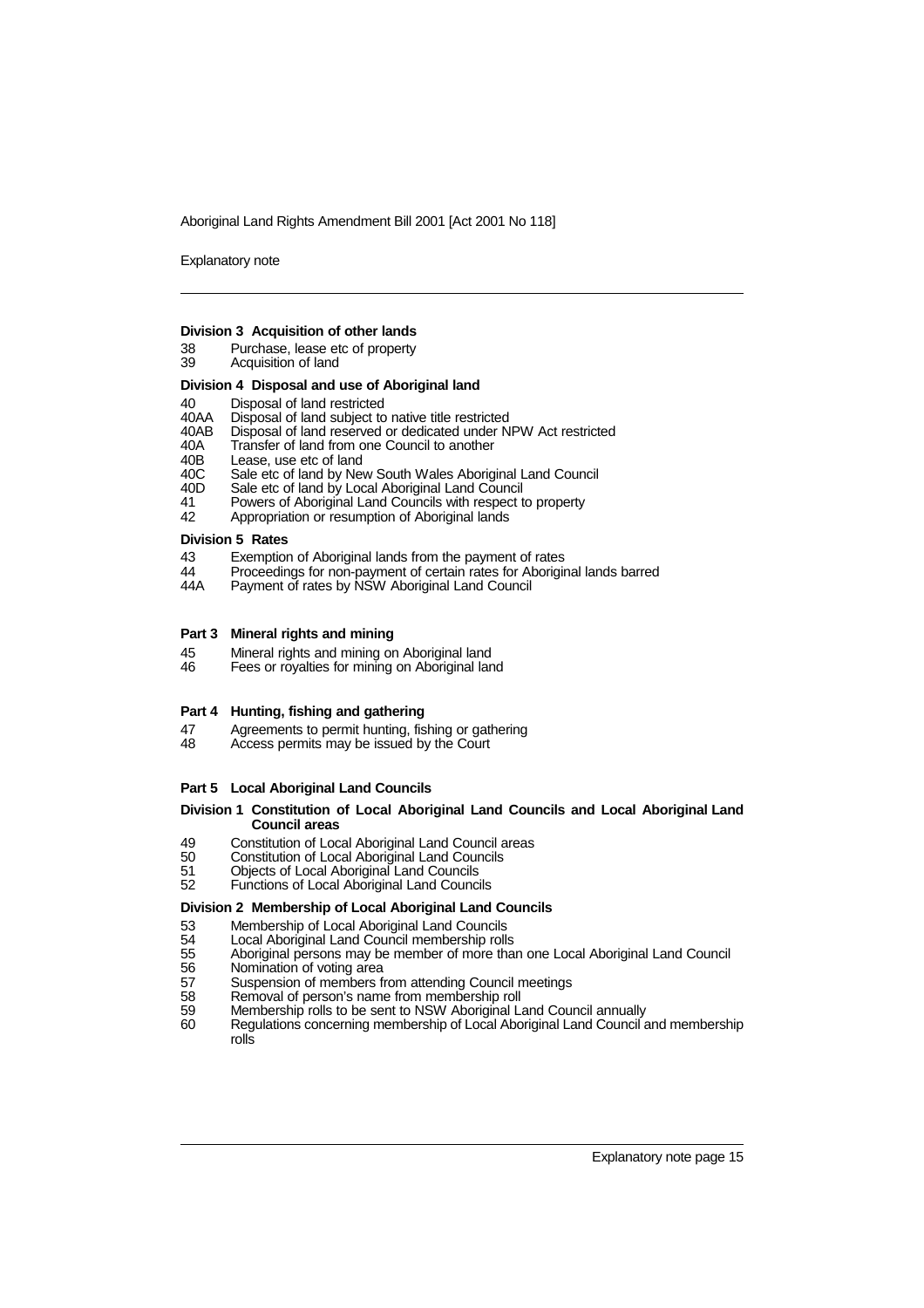Explanatory note

#### **Division 3 Officers and Regional and Alternate Representatives of Local Aboriginal Land Councils**

- 61 Chairperson, Secretary and Treasurer of Local Aboriginal Land Councils
- 62 Term of office of Chairperson, Secretary and Treasurer<br>63 Regional Representatives and Alternate Representative
- 63 Regional Representatives and Alternate Representatives
- 64 Qualification for office<br>65 Role of officers of Loc
- 65 Role of officers of Local Aboriginal Land Councils
- 66 Role of Alternate Regional Representatives<br>67 Disqualification from office
- 67 Disqualification from office<br>68 Removal from office
- Removal from office
- 69 Vacancy in office<br>70 ADT may declare
- 70 ADT may declare particular offices of Local Aboriginal Land Council vacant
- 71 Appeals to Supreme Court against order<br>72 Effect of order declaring vacancy
- Effect of order declaring vacancy

#### **Division 4 Meetings of Local Aboriginal Land Councils**

- 73 Meetings of Local Aboriginal Land Councils<br>74 Chairperson to preside at meetings
- 74 Chairperson to preside at meetings
- 75 General procedure<br>76 Quorum
- **Quorum**
- 77 Voting

#### **Division 5 Staff of Local Aboriginal Land Councils**

- 78 Staff<br>79 Certa
- 79 Certain persons must not be employed<br>80 Appointments and promotion to be on r
- Appointments and promotion to be on merit
- 81 Consultants to be engaged on merit

#### **Division 6 Delegations**

- 82 General power of Local Aboriginal Land Council to delegate<br>83 Review of delegations
- Review of delegations

#### **Division 7 Rules of Local Aboriginal Land Councils**

84 Rules of Local Aboriginal Land Councils

#### **Part 6 Regional Aboriginal Land Councils**

#### **Division 1 Constitution of Regional Aboriginal Land Councils and Regional Aboriginal Land Council areas**

- 85 Constitution of Regional Aboriginal Land Council areas<br>86 Constitution of Regional Aboriginal Land Councils
- 86 Constitution of Regional Aboriginal Land Councils<br>87 Objects of Regional Aboriginal Land Councils
- 87 Objects of Regional Aboriginal Land Councils<br>88 Eunctions of Regional Aboriginal Land Council
- Functions of Regional Aboriginal Land Councils

#### **Division 2 Membership of Regional Aboriginal Land Councils**

#### 89 Members of Regional Aboriginal Land Councils

#### **Division 3 Officers of Regional Aboriginal Land Councils**

- 90 Chairperson and other officers<br>91 Term of office of Chairperson,
- 91 Term of office of Chairperson, Secretary and Treasurer<br>92 Disqualification from office
- 92 Disqualification from office<br>93 Removal from office
- Removal from office
- 94 Vacancy in office<br>95 ADT may declare
- 95 ADT may declare particular offices of Regional Aboriginal Land Council vacant
- 96 Appeals to Supreme Court against order<br>97 Ffect of order declaring vacancy
- Effect of order declaring vacancy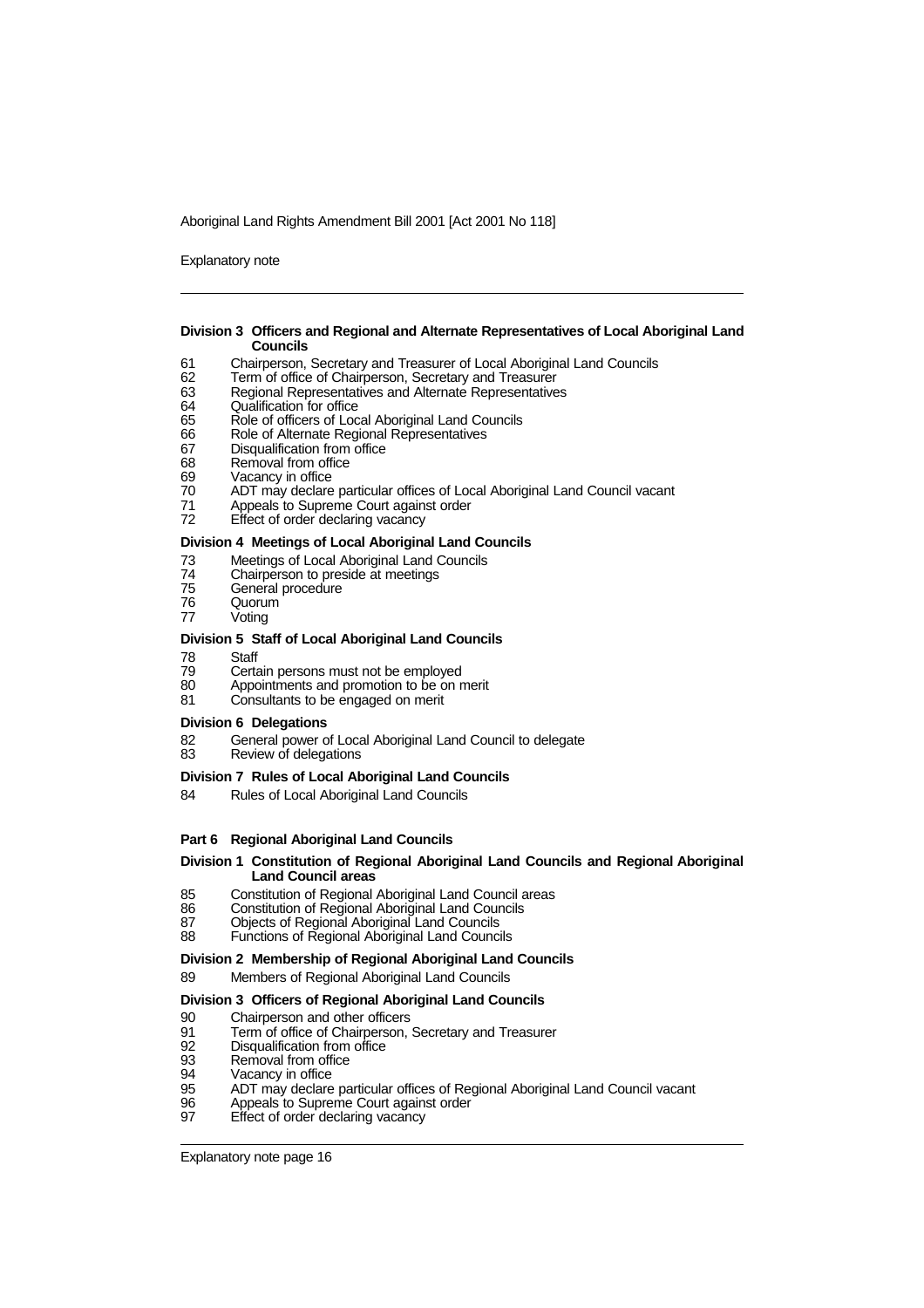Explanatory note

#### **Division 4 Meetings of Regional Aboriginal Land Councils**

- 98 Meetings of Regional Aboriginal Land Councils<br>99 Chairperson to preside at meetings
- 99 Chairperson to preside at meetings<br>100 General procedure
- 100 General procedure<br>101 Quorum
- 101 Quorum<br>102 Voting
- Voting

#### **Division 5 Rules of Regional Aboriginal Land Councils**

103 Rules of Regional Aboriginal Land Councils

#### **Part 7 New South Wales Aboriginal Land Council**

#### **Division 1 Constitution and functions of New South Wales Aboriginal Land Council**

- 104 Constitution of NSW Aboriginal Land Council<br>105 Objects of New South Wales Aboriginal Land
- 105 Objects of New South Wales Aboriginal Land Council
- Functions of the Council

#### **Division 2 Members of NSW Aboriginal Land Council**

- 107 Membership of New South Wales Aboriginal Land Council
- 108 Role of members of NSW Aboriginal Land Council
- 109 Term of office<br>110 Remuneration
- 110 Remuneration<br>111 Disqualification
- 111 Disqualification from office<br>112 Removal of councillors from
- 112 Removal of councillors from office<br>113 Vacancy in office
- 113 Vacancy in office<br>114 Filling of casual v
- Filling of casual vacancy
- 115 Office of particular member of the NSW Council may be declared vacant by ADT<br>116 Appeals to Supreme Court against order
- 116 Appeals to Supreme Court against order<br>117 Effect of order declaring vacancy
- Effect of order declaring vacancy

#### **Division 3 Election of councillors**

- 118 Conduct of elections
- 119 Who may vote<br>120 Who may stan
- 120 Who may stand for election<br>121 Timing of elections
- Timing of elections

#### **Division 4 Declaration of election**

122 Declaration of election<br>123 Councillors pending de Councillors pending determination of disputed return

#### **Division 5 Disputed returns**

- 124 Method of disputing elections and returns<br>125 Powers of Court
- 
- 125 Powers of Court<br>126 Right of returning Right of returning officer to be represented
- 127 Procedure<br>128 Immaterial
- 128 Immaterial errors not to invalidate election<br>129 Decisions to be final
- Decisions to be final

#### **Division 6 Officers of NSW Aboriginal Land Council**

- 130 Chairperson and other officers<br>131 Removal from office
- Removal from office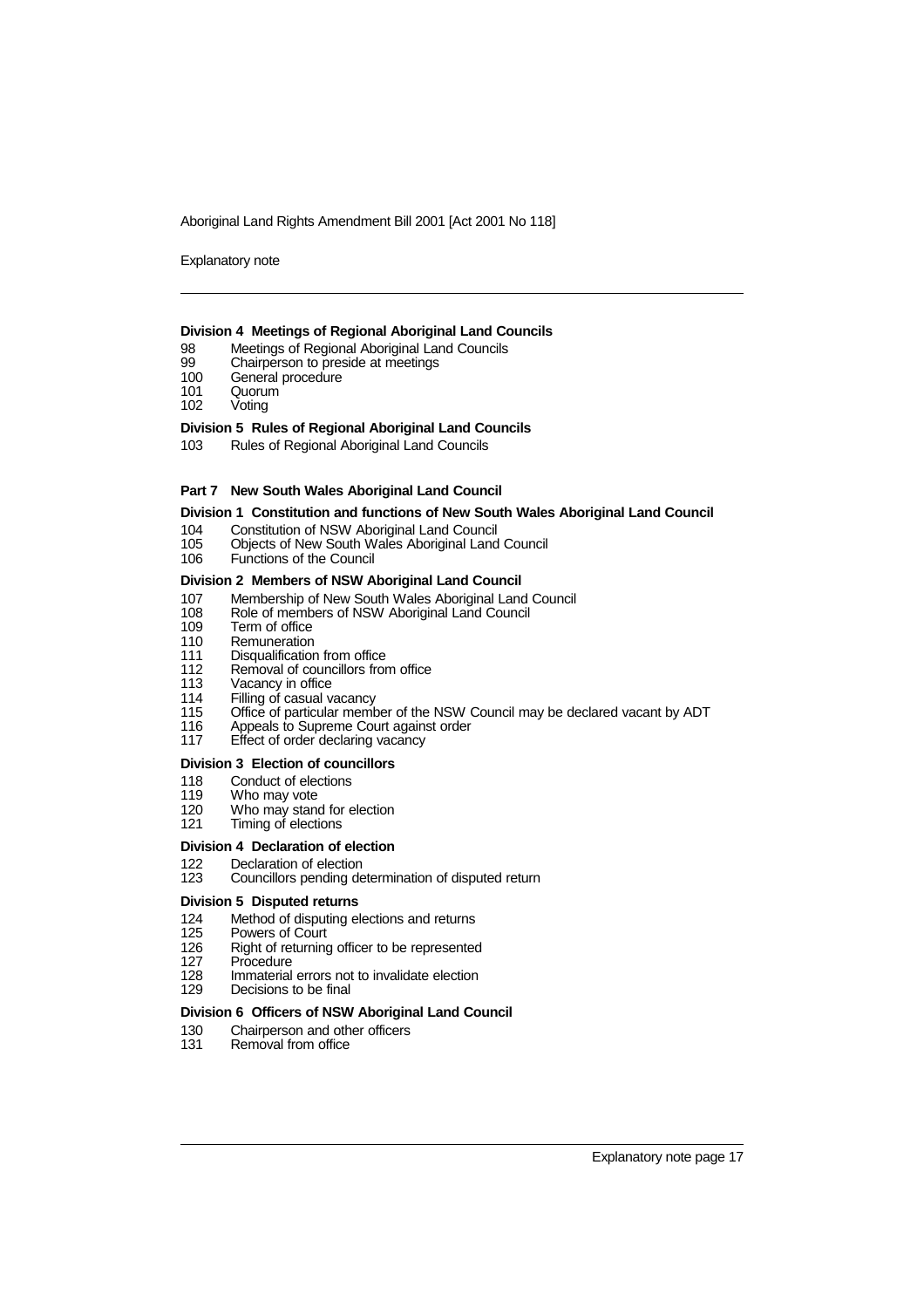Explanatory note

#### **Division 7 Meetings of New South Wales Aboriginal Land Council**

- 132 Meetings of New South Wales Aboriginal Land Council<br>133 Presiding councillor
- 133 Presiding councillor<br>134 Quorum
- 
- 134 Quorum<br>135 Voting 135 Voting<br>136 Minute
- Minutes

#### **Division 8 Rules of the NSW Aboriginal Land Council**

137 Rules of the NSW Aboriginal Land Council

#### **Division 9 Chief Executive Officer of New South Wales Aboriginal Land Council**

- 
- 138 Chief Executive Officer<br>139 Functions of Chief Exee
- 139 Functions of Chief Executive Officer<br>140 Attendance of Chief Executive Office
- 140 Attendance of Chief Executive Officer at meetings<br>141 Filling of vacancy in position of Chief Executive Of Filling of vacancy in position of Chief Executive Officer

#### **Division 10 Staff of New South Wales Aboriginal Land Council**

- 142 Staff organisation structure<br>143 Appointments and promotic
- 143 Appointments and promotion to be on merit<br>144 Certain persons must not be employed
- 144 Certain persons must not be employed<br>145 Consultants to be engaged on merit
- Consultants to be engaged on merit

#### **Division 11 Delegations**

- 146 General power of New South Wales Aboriginal Land Council to delegate<br>147 Delegations by Chief Executive Officer
- 147 Delegations by Chief Executive Officer<br>148 Review of delegations
- Review of delegations

#### **Part 8 Finance**

#### **Division 1 Establishment of accounts**

- 149 NSW Aboriginal Land Council Account<br>150 Preservation of money in NSW Aborigir
- 150 Preservation of money in NSW Aboriginal Land Council Account<br>151 Regional Aboriginal Land Council Accounts
- 151 Regional Aboriginal Land Council Accounts<br>152 Local Aboriginal Land Council Accounts
- Local Aboriginal Land Council Accounts

#### **Division 2 Keeping of accounts**

- 153 Local and Regional Aboriginal Land Councils to keep accounts
- 154 Regulations may set criteria to judge satisfactory financial statements<br>155 Aboriginal Land Councils may request special auditor
- 155 Aboriginal Land Councils may request special auditor
- 156 Financial year of Aboriginal Land Councils
- 157 Budget of New South Wales Aboriginal Land Council
- 158 Budget of other Aboriginal Land Councils<br>159 Cuarterly and six monthly reports by Abor
- 159 Quarterly and six monthly reports by Aboriginal Land Councils
- NSW Aboriginal Land Council may give other Councils directions regarding accounting
- 161 Annual reports

#### **Division 3 Funding of Local and Regional Aboriginal Land Councils**

- 162 Funding Agreements<br>163 Cessation of funding
- Cessation of funding

#### **Part 9 Registrar and Registers of Aboriginal Land Claims and Aboriginal Owners**

#### **Division 1 Registrar**

- 164 Appointment of Registrar<br>165 Functions of Registrar
- **Functions of Registrar**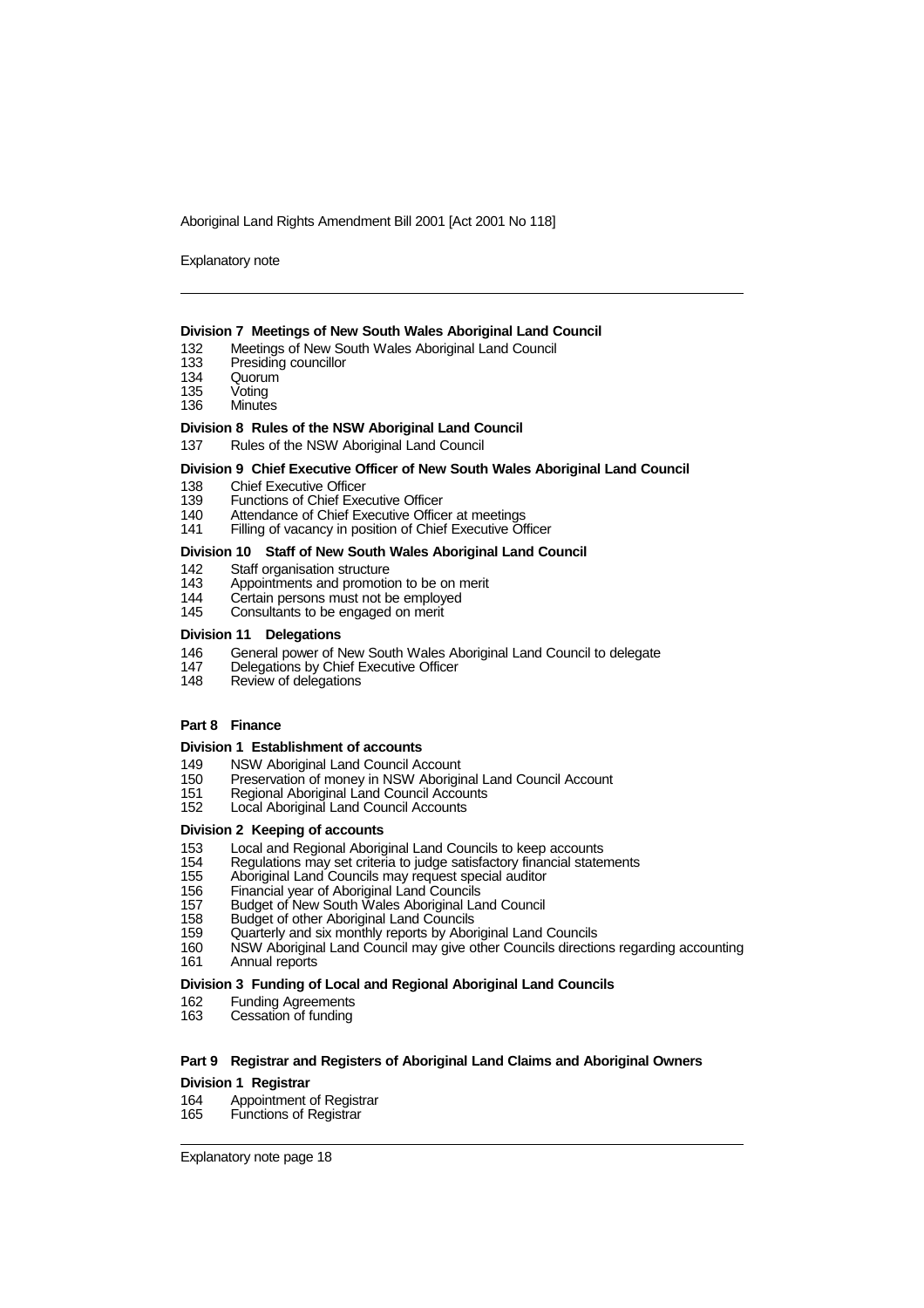Explanatory note

#### **Division 2 Register of Aboriginal Land Claims**

- 166 Register of Aboriginal Land Claims<br>167 Contents of Register of Aboriginal L
- 167 Contents of Register of Aboriginal Land Claims<br>168 Registrar may request information from Crown I
- 168 Registrar may request information from Crown Lands Minister<br>169 Regulations may provide for public inspection of Register
- Regulations may provide for public inspection of Register

#### **Division 3 Register of Aboriginal Owners**

- 170 Register of Aboriginal Owners
- 171 Contents of Register of Aboriginal Owners<br>172 Requests for entry of names in Register
- 
- 172 Requests for entry of names in Register<br>173 Requests for opening of parts of Registe 173 Requests for opening of parts of Register of Aboriginal Owners<br>174 Rectification of Register
- 174 Rectification of Register<br>175 Reference by Registrar
- Reference by Registrar to Land and Environment Court

#### **Part 10 Honesty and disclosure of interests**

#### **Division 1 Honesty, care and diligence**

176 Conduct of councillors, officers and staff of Aboriginal Land Councils

#### **Division 2 Codes of conduct**

177 Codes of conduct

#### **Division 3 Aboriginal Land Councils Pecuniary Interest Tribunal**

- 178 Establishment of Pecuniary Interest Tribunal
- 
- 179 Constitution of Pecuniary Interest Tribunal<br>180 Functions of Pecuniary Interest Tribunal 180 Functions of Pecuniary Interest Tribunal<br>181 Annual report
- Annual report

#### **Division 4 Duties of disclosure**

#### **Subdivision 1 Preliminary**

- 182 Definition of "pecuniary interest"
- 183 Persons who have pecuniary interests

#### **Subdivision 2 Disclosure of pecuniary interests at meetings**

## 184 Disclosure and presence in meetings<br>185 Disclosures to be recorded

- 185 Disclosures to be recorded<br>186 General disclosure
- General disclosure
- 187 Disclosure by consultants<br>188 Circumstances in which so
- Circumstances in which sections 184 and 187 are not breached

#### **Division 5 Complaints concerning non-disclosure**

#### **Subdivision 1 Making of and inquiries regarding complaints**

- 189 Complaints concerning failure to disclose pecuniary interests<br>190 Registrar may require further information
- 190 Registrar may require further information
- 191 Inquiries regarding complaints<br>192 Decision not to inquire into cor
- 192 Decision not to inquire into complaint<br>193 Referral and investigation of complain
- 193 Referral and investigation of complaints by other authorities<br>194 Pecuniary Interest Tribunal to be notified of inquiries
- **Pecuniary Interest Tribunal to be notified of inquiries**
- 
- 195 Persons to be notified of complaint<br>196 Reports of investigation of complair 196 Reports of investigation of complaints by authorities<br>197 Presentation of reports to Pecuniary Interest Tribuna
- Presentation of reports to Pecuniary Interest Tribunal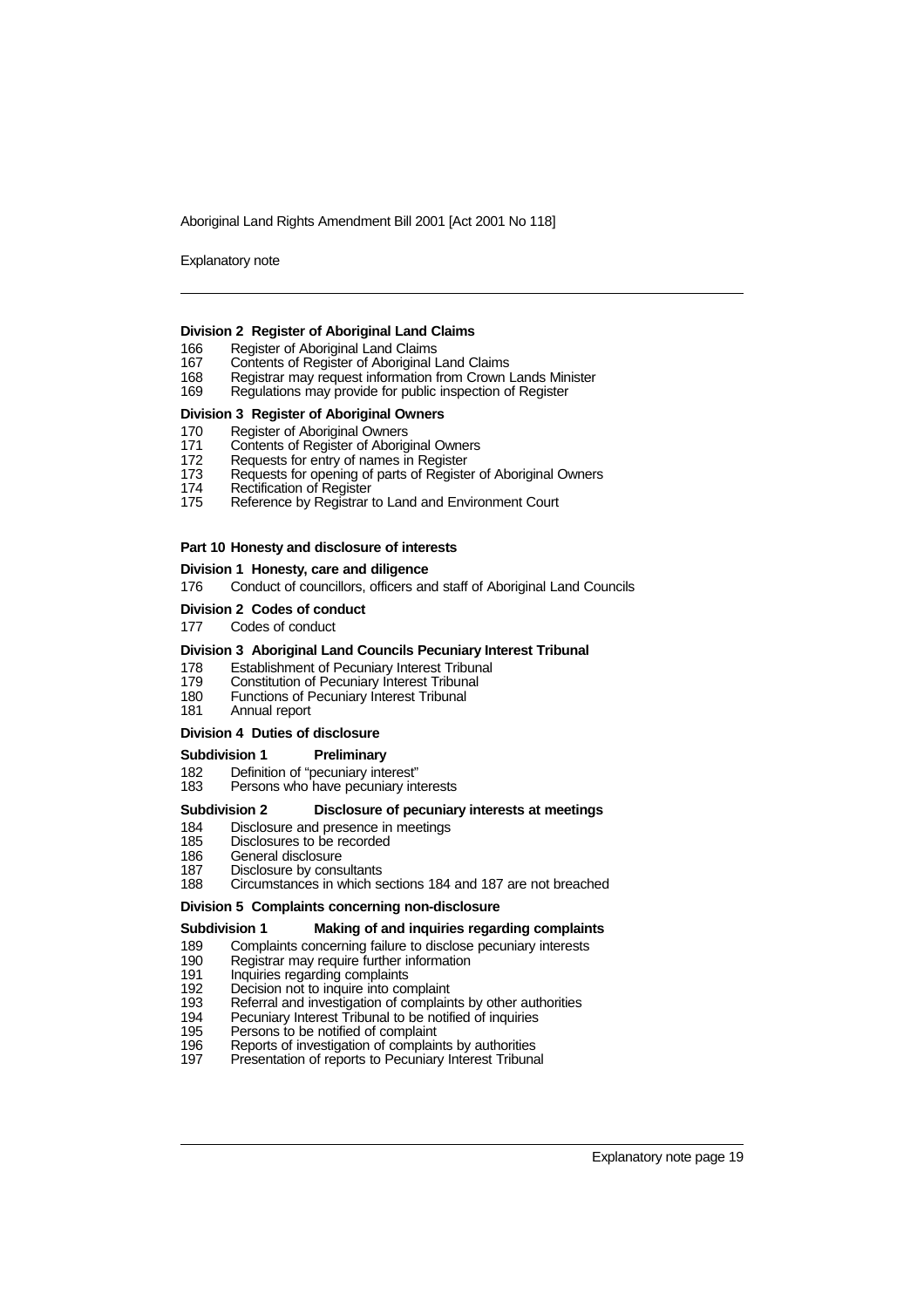Explanatory note

#### **Subdivision 2 Proceedings before the Pecuniary Interest Tribunal**

- 198 Pecuniary Interest Tribunal to decide whether or not to conduct proceedings into a complaint
- 199 Circumstances in which Pecuniary Interest Tribunal may dispense with hearing
- 200 General conduct of proceedings<br>201 Private and public hearings
- 201 Private and public hearings<br>202 Representation at hearings
- 
- 202 Representation at hearings<br>203 Presentation of cases at he
- 203 Presentation of cases at hearings<br>204 Power to summon witnesses and 204 Power to summon witnesses and take evidence at hearings<br>205 Power to obtain documents
- 205 Power to obtain documents<br>206 Privilege concerning answe
- 206 Privilege concerning answers and documents<br>207 Additional complaints
- 207 Additional complaints<br>208 Adjournments
- 208 Adjournments<br>209 Release of info
- 209 Release of information<br>210 Witnesses' expenses
- 210 Witnesses' expenses
- 211 Decision of Pecuniary Interest Tribunal
- 212 Standard of proof<br>213 Pecuniary Interes
- 213 Pecuniary Interest Tribunal to provide details of its decisions<br>214 Appeals to Supreme Court
- Appeals to Supreme Court
- 215 Referral of matters by Pecuniary Interest Tribunal

#### **Part 11 Investigation and administration of Aboriginal Land Councils**

#### **Division 1 Investigation of Aboriginal Land Councils**

- 216 Appointment of investigator into Aboriginal Land Councils<br>217 Contents of investigator's instrument of appointment
- 217 Contents of investigator's instrument of appointment<br>218 Aboriginal Land Councils to assist investigators<br>219 Investigator to report
- Aboriginal Land Councils to assist investigators
- 219 Investigator to report<br>220 Minister may extend
- 220 Minister may extend term of office of investigator<br>221 Minister may remove an investigator
- Minister may remove an investigator

#### **Division 2 Administration of Aboriginal Land Councils**

- 222 Administrators—Local and Regional Aboriginal Land Councils<br>223 Administrators—New South Wales Aboriginal Land Council<br>224 Contents of administrator's instrument of appointment
- Administrators-New South Wales Aboriginal Land Council
- 224 Contents of administrator's instrument of appointment<br>225 Certain persons ineligible to be administrators
- 225 Certain persons ineligible to be administrators<br>226 Removal of office holders on appointment of a<br>227 Officers to assist administrator
- Removal of office holders on appointment of administrator
- 
- 227 Officers to assist administrator<br>228 Administrator of an Aboriginal I 228 Administrator of an Aboriginal Land Council may call meetings<br>229 Administrator to report monthly
- 229 Administrator to report monthly<br>230 Administrator may not buy or se
- 230 Administrator may not buy or sell Local Aboriginal Land Council land without consent<br>231 Minister may extend term of office of administrator
- 231 Minister may extend term of office of administrator<br>232 Minister may remove an administrator
- Minister may remove an administrator

#### **Division 3 Non-functioning Aboriginal Land Councils and dissolution of Aboriginal Land Councils**

- 233 Failure of NSW Aboriginal Land Council to function<br>234 Dissolution of Local or Regional Aboriginal Land Co
- Dissolution of Local or Regional Aboriginal Land Councils

#### **Part 12 Compliance directions**

- 
- 235 Registrar may issue compliance directions<br>236 Registrar may refer failure to comply to Co 236 Registrar may refer failure to comply to Court<br>237 Court to determine compliance matters
- Court to determine compliance matters